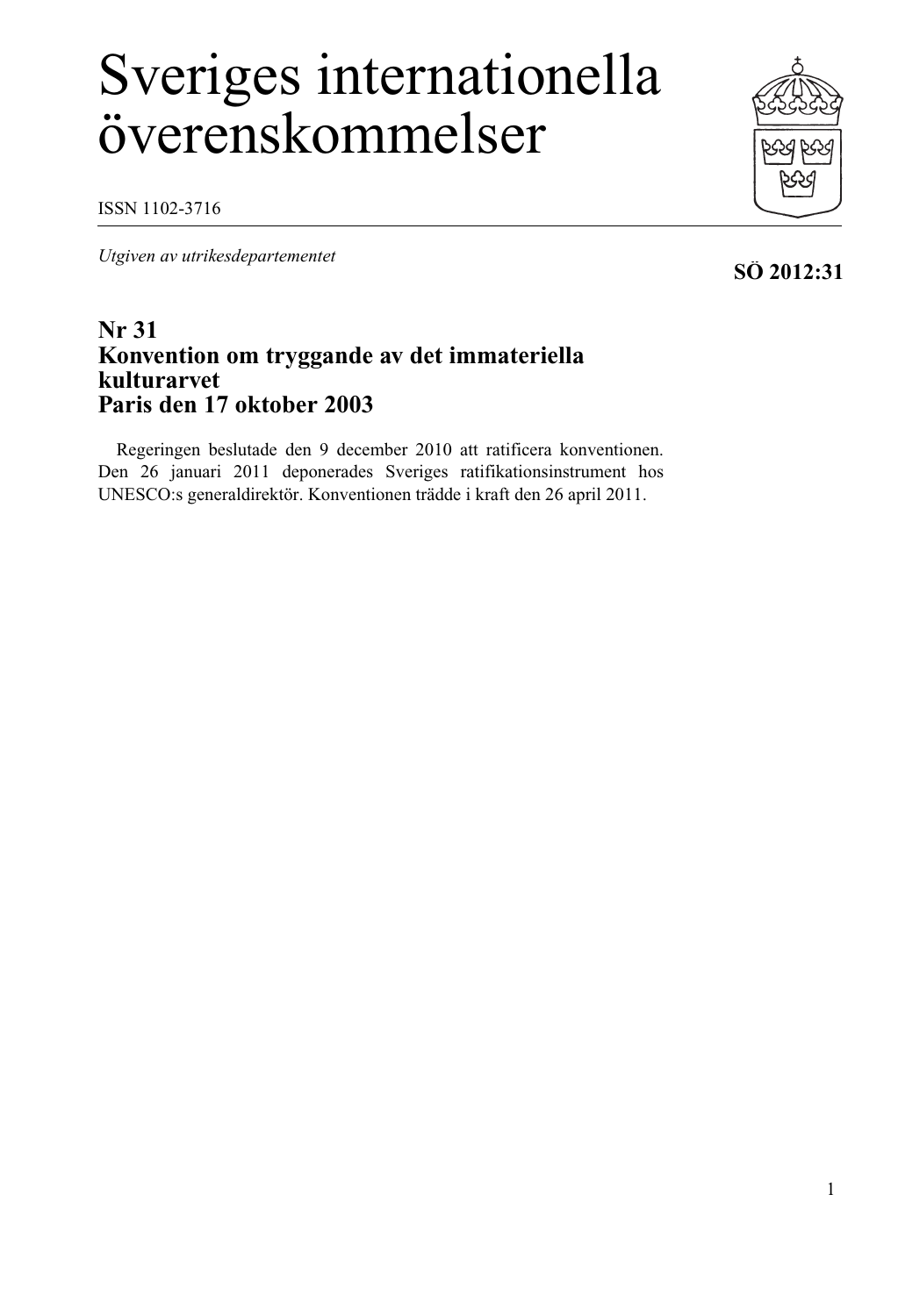# **CONVENTION FOR THE SAFE-GUARDING OF THE INTANGIBLE CULTURAL HERITAGE Paris, 17 October 2003**

The General Conference of the United Nations Educational, Scientific and Cultural Organization hereinafter referred to as UNESCO, meeting in Paris, from 29 September to 17 October 2003, at its 32nd session,

**Referring** to existing international human rights instruments, in particular to the Universal Declaration on Human Rights of 1948, the International Covenant on Economic, Social and Cultural Rights of 1966, and the International Covenant on Civil and Political Rights of 1966,

**Considering** the importance of the intangible cultural heritage as a mainspring of cultural diversity and a guarantee of sustainable development, as underscored in the UNESCO Recommendation on the Safeguarding of Traditional Culture and Folklore of 1989, in the UNESCO Universal Declaration on Cultural Diversity of 2001, and in the Istanbul Declaration of 2002 adopted by the Third Round Table of Ministers of Culture,

**Considering** the deep-seated interdependence between the intangible cultural heritage and the tangible cultural and natural heritage,

**Recognizing** that the processes of globalization and social transformation, alongside the conditions they create for renewed dialogue among communities, also give rise, as does the phenomenon of intolerance, to grave threats of deterioration, disappearance and destruction of the intangible cultural heritage, in particular owing to a lack of resources for safeguarding such heritage,

**Being** aware of the universal will and the common concern to safeguard the intangible cultural heritage of humanity,

**Recognizing** that communities, in particular indigenous communities, groups and, in some cases, individuals, play an important role in the

# **KONVENTION OM TRYGGANDE AV DET IMMATERIELLA KULTURARVET Paris den 17 oktober 2003**

Generalkonferensen för Förenta nationernas organisation för utbildning, vetenskap och kultur, nedan kallad *Unesco*, som håller sitt trettioandra möte i Paris från den 29 september till den 17 oktober 2003,

som hänvisar till gällande internationella instrument om mänskliga rättigheter, särskilt 1948 års allmänna förklaring om de mänskliga rättigheterna, 1966 års internationella konvention om ekonomiska, sociala och kulturella rättigheter och 1966 års internationella konvention om medborgerliga och politiska rättigheter,

som anser att det immateriella kulturarvet är av stor betydelse för kulturell mångfald och en garanti för hållbar utveckling, som det understryks i Unescos rekommendation om bevarande av traditionsenlig kultur och folklore 1989, i Unescos allmänna förklaring om kulturell mångfald 2001 och i Istanbul-deklarationen 2002, som antogs av kulturministrarnas tredje rundabordsmöte,

som anser att det finns ett starkt ömsesidigt beroende mellan det immateriella kulturarvet och det materiella kultur- och naturarvet,

som erkänner att den pågående globaliseringen och de sociala förändringarna, tillsammans med de nya förutsättningar som skapas för dialog mellan lokalsamhällen, inbegripet intolerans, även allvarligt hotar att försämra, skingra och förstöra det immateriella kulturarvet, särskilt till följd av en brist på resurser för att trygga detta arv,

som är medveten om den allmänna önskan om och det gemensamma intresset av att trygga mänsklighetens immateriella kulturarv,

som erkänner att lokalsamhällen, särskilt ursprungsbefolkningarnas lokalsamhällen, grupper och i vissa fall enskilda personer spelar en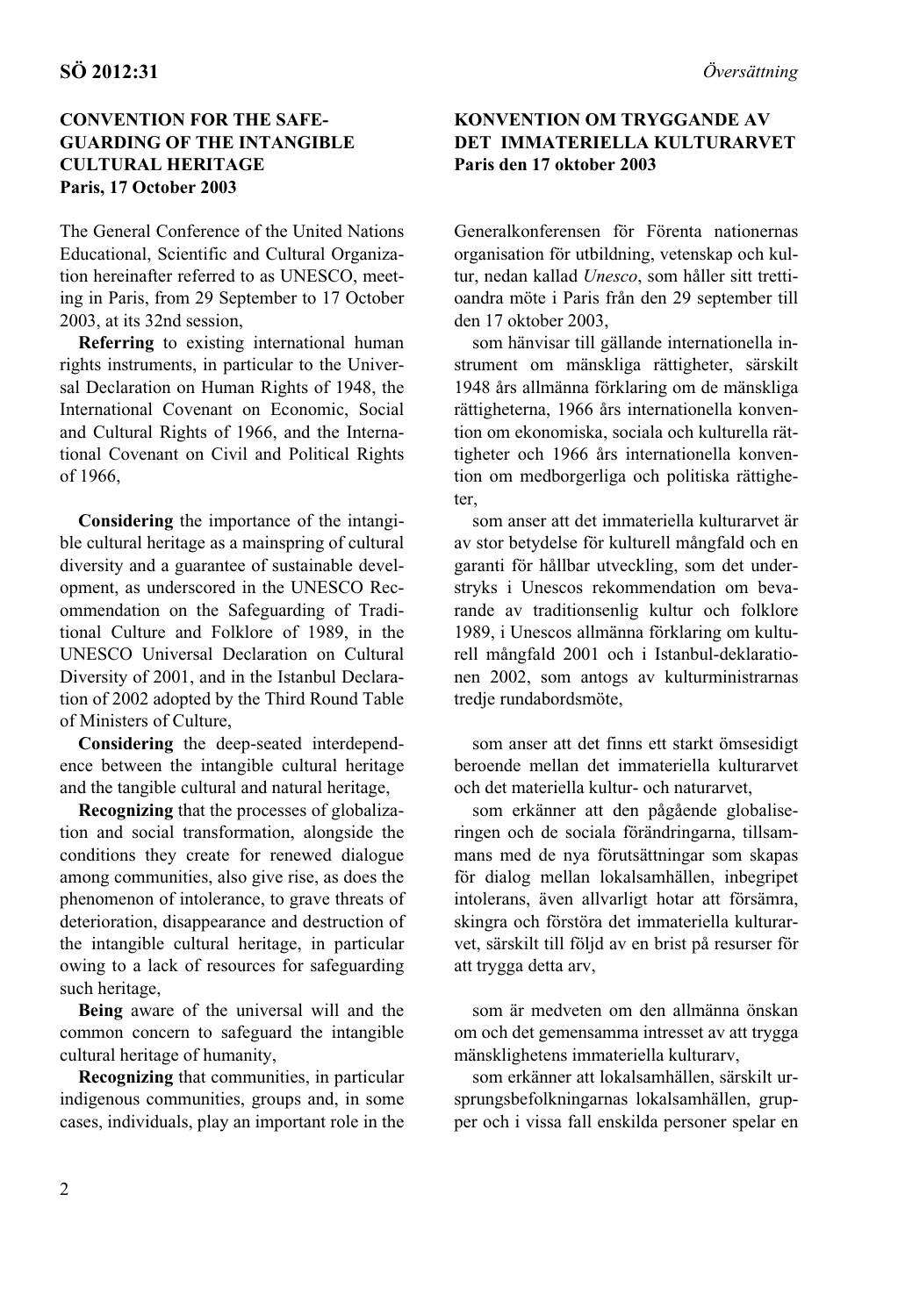production, safeguarding, maintenance and recreation of the intangible cultural heritage, thus helping to enrich cultural diversity and human creativity,

**Noting** the far-reaching impact of the activities of UNESCO in establishing normative instruments for the protection of the cultural heritage, in particular the Convention for the Protection of the World Cultural and Natural Heritage of 1972,

**Noting** further that no binding multilateral instrument as yet exists for the safeguarding of the intangible cultural heritage,

**Considering** that existing international agreements, recommendations and resolutions concerning the cultural and natural heritage need to be effectively enriched and supplemented by means of new provisions relating to the intangible cultural heritage,

**Considering** the need to build greater awareness, especially among the younger generations, of the importance of the intangible cultural heritage and of its safeguarding,

**Considering** that the international community should contribute, together with the States Parties to this Convention, to the safeguarding of such heritage in a spirit of cooperation and mutual assistance,

**Recalling** UNESCO's programmes relating to the intangible cultural heritage, in particular the Proclamation of Masterpieces of the Oral and Intangible Heritage of Humanity,

**Considering** the invaluable role of the intangible cultural heritage as a factor in bringing human beings closer together and ensuring exchange and understanding among them,

**Adopts** this Convention on this seventeenth day of October 2003.

väsentlig roll för framställningen, tryggandet, underhållet och omskapandet av det immateriella kulturarvet och därigenom bidrar till att berika den kulturella mångfalden och den mänskliga kreativiteten,

som konstaterar att Unescos verksamhet är av stor betydelse när det gäller att upprätta normativa instrument till skydd för kulturarvet, särskilt 1972 års konvention om skydd för världens kultur- och naturarv,

som vidare konstaterar att det ännu inte finns något bindande multilateralt instrument om tryggandet av det immateriella kulturarvet,

som anser att gällande internationella avtal, rekommendationer och resolutioner om kulturoch naturarvet i själva verket måste utökas och kompletteras med nya bestämmelser om det immateriella kulturarvet,

som anser att det finns ett behov av att bygga upp ett bättre medvetande, särskilt bland de yngre generationerna, om betydelsen av det immateriella kulturarvet och dess tryggande,

som anser att det internationella samfundet och parterna i denna konvention tillsammans bör bidra till tryggandet av detta arv i en anda av samarbete och ömsesidighet,

som erinrar om Unescos program om det immateriella kulturarvet, särskilt förklaringen om mästerverk som ingår i mänsklighetens muntliga och immateriella kulturarv,

som anser att det immateriella kulturarvet har en ovärderlig roll när det gäller att föra människor närmare varandra och främja utbyte och förståelse mellan dem,

antar denna konvention den 17 oktober 2003.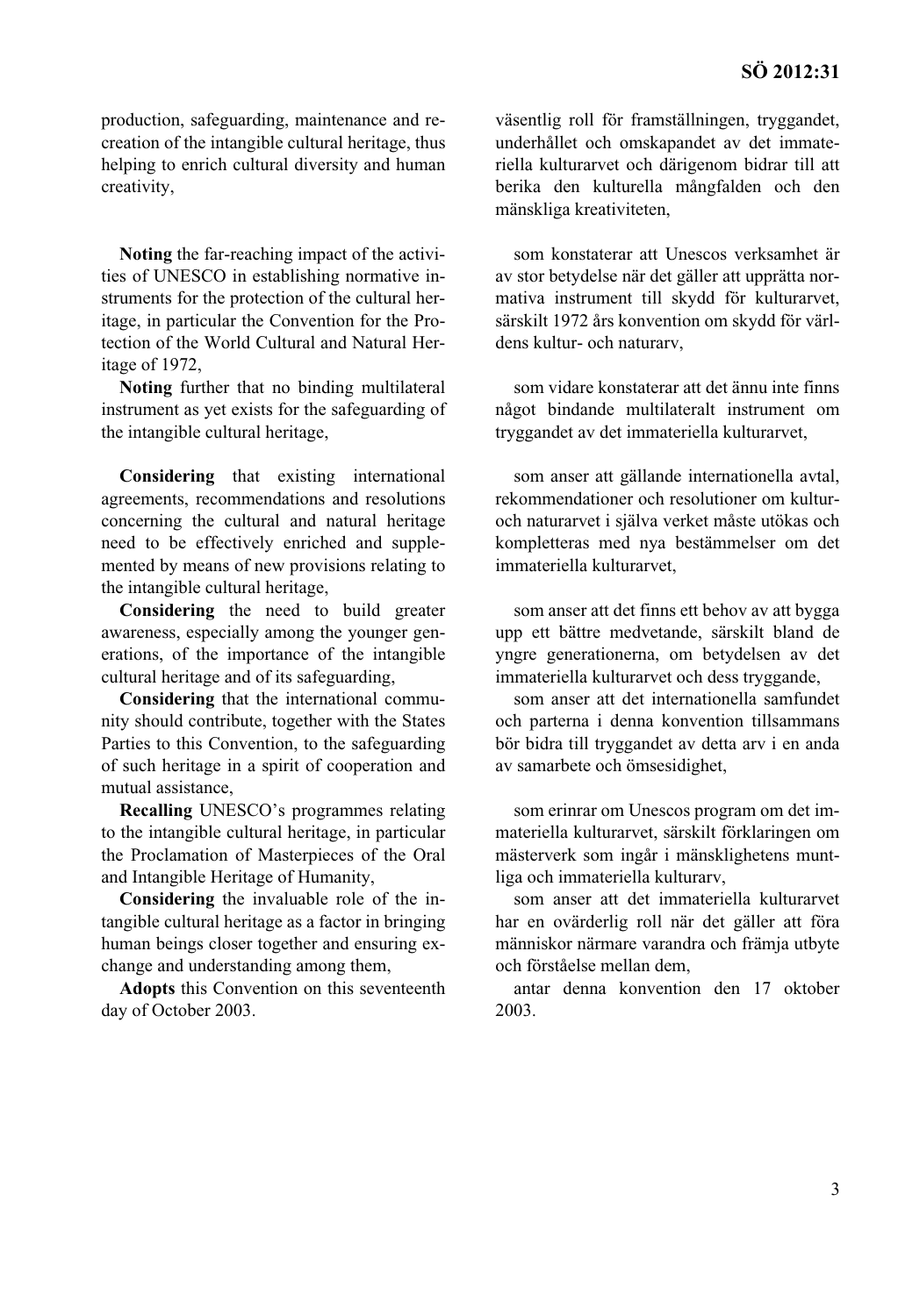# **I. General provisions**

#### *Article 1 – Purposes of the Convention*

The purposes of this Convention are:

(a) to safeguard the intangible cultural heritage;

b) to ensure respect for the intangible cultural heritage of the communities, groups and individuals concerned;

(c) to raise awareness at the local, national and international levels of the importance of the intangible cultural heritage, and of ensuring mutual appreciation thereof;

(d) to provide for international cooperation and assistance.

#### *Article 2 – Definitions*

For the purposes of this Convention,

1. The "intangible cultural heritage" means the practices, representations, expressions, knowledge, skills – as well as the instruments, objects, artefacts and cultural spaces associated therewith – that communities, groups and, in some cases, individuals recognize as part of their cultural heritage. This intangible cultural heritage, transmitted from generation to generation, is constantly recreated by communities and groups in response to their environment, their interaction with nature and their history, and provides them with a sense of identity and continuity, thus promoting respect for cultural diversity and human creativity. For the purposes of this Convention, consideration will be given solely to such intangible cultural heritage as is compatible with existing international human rights instruments, as well as with the requirements of mutual respect among communities, groups and individuals, and of sustainable development.

2. The "intangible cultural heritage", as defined in paragraph 1 above, is manifested inter alia in the following domains:

(a) oral traditions and expressions, including language as a vehicle of the intangible cultural heritage;

#### **I. Allmänna bestämmelser**

#### *Artikel 1 Konventionens syften*

Denna konventions syften är

a) att trygga det immateriella kulturarvet,

b) att säkerställa att berörda lokalsamhällens, gruppers och enskilda personers immateriella kulturarv respekteras,

c) att höja medvetandet på lokal, nationell och internationell nivå om det immateriella kulturarvets betydelse och säkerställa uppskattningen av det,

d) att främja internationellt samarbete och bistånd.

#### *Artikel 2 Definitioner*

#### I denna konvention avses med

*1. immateriellt kulturarv*: sedvänjor, framställningar, uttryck, kunskap, färdigheter – liksom tillhörande tillvägagångssätt, ändamål, artefakter och kulturella miljöer - som lokalsamhällen, grupper och i vissa fall enskilda personer erkänner som en del av sitt kulturarv. Detta immateriella kulturarv, som överförs från generation till generation, omskapas ständigt av lokalsamhällen och grupper i samspel med omgivningen och naturen och i förhållande till historien och ger dem en känsla av identitet och kontinuitet, och främjar därigenom respekten för kulturell mångfald och mänsklig kreativitet. För de syften som avses i denna konvention ska endast beaktas sådant immateriellt kulturarv som är förenligt med gällande instrument om mänskliga rättigheter och med de krav som ställs på ömsesidig respekt mellan lokalsamhällen, grupper och enskilda personer och på hållbar utveckling.

2. Det immateriella kulturarvet enligt definitionen i punkt 1 förekommer bland annat inom följande områden:

a) Muntliga traditioner och uttryck, däribland språket som förmedlare av det immateriella kulturarvet.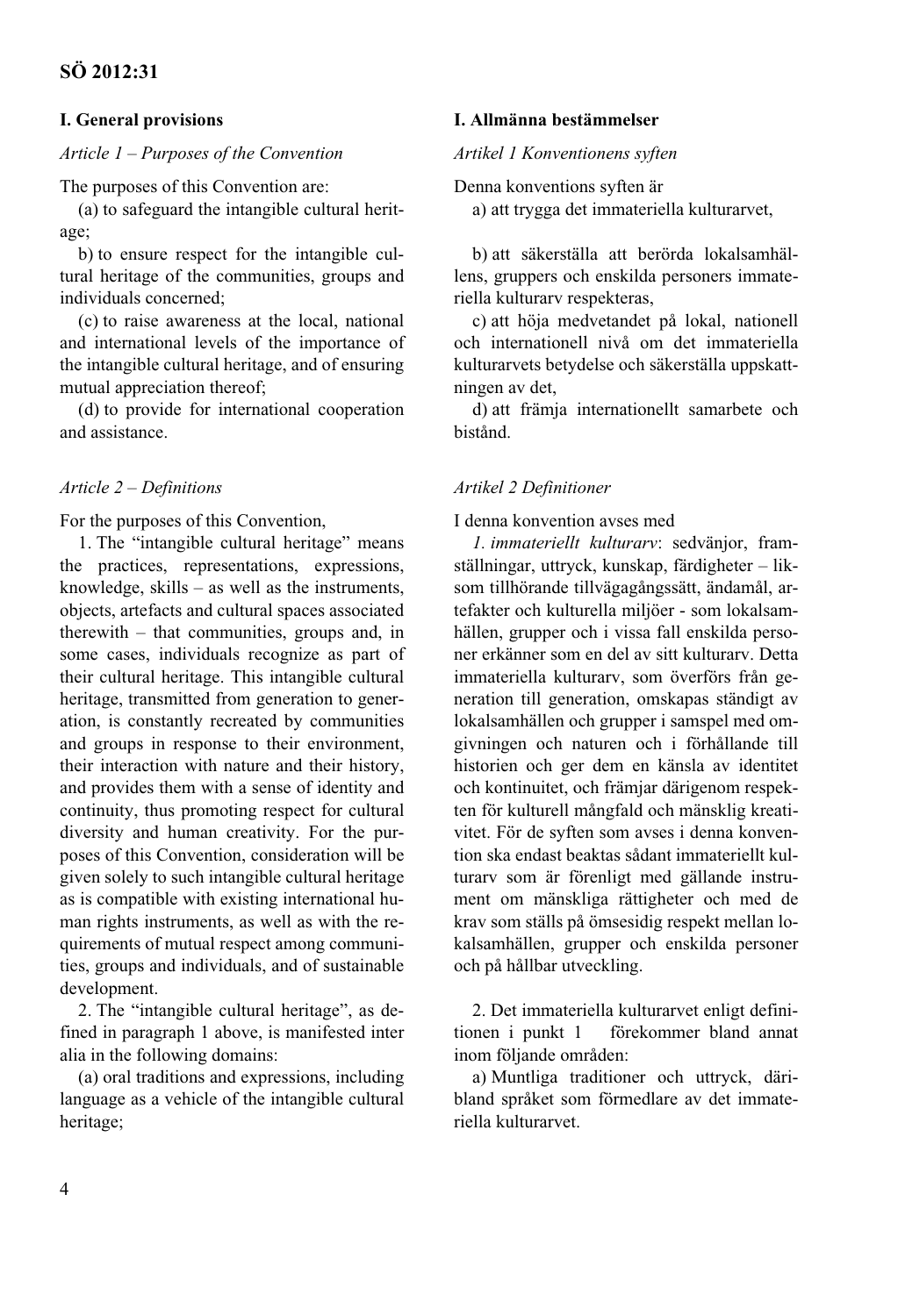(b) performing arts;

(c) social practices, rituals and festive events;

(d) knowledge and practices concerning nature and the universe;

(e) traditional craftsmanship.

3. "Safeguarding" means measures aimed at ensuring the viability of the intangible cultural heritage, including the identification, documentation, research, preservation, protection, promotion, enhancement, transmission, particularly through formal and non-formal education, as well as the revitalization of the various aspects of such heritage.

4. "States Parties" means States which are bound by this Convention and among which this Convention is in force.

5. This Convention applies mutatis mutandis to the territories referred to in Article 33 which become Parties to this Convention in accordance with the conditions set out in that Article. To that extent the expression "States Parties" also refers to such territories.

# *Article 3 – Relationship to other international instruments*

Nothing in this Convention may be interpreted as:

(a) altering the status or diminishing the level of protection under the 1972 Convention concerning the Protection of the World Cultural and Natural Heritage of World Heritage properties with which an item of the intangible cultural heritage is directly associated; or

(b) affecting the rights and obligations of States Parties deriving from any international instrument relating to intellectual property rights or to the use of biological and ecological resources to which they are parties.

b) Scenkonsterna.

c) Sociala sedvänjor, riter och högtider.

d) Kunskap och sedvänjor rörande naturen och universum.

e) Traditionell hantverksskicklighet.

*3. tryggande*: åtgärder som syftar till att säkerställa det immateriella kulturarvets fortbestånd, däribland identifiering, dokumentering, forskning, bevarande, skydd, främjande, förbättring, överföring, särskilt genom formell och icke-formell utbildning, samt förnyelse av de olika aspekterna av detta arv.

*4. konventionsstat*: en stat som är bunden av denna konvention och för vilken konventionen har trätt i kraft.

5. Konventionen gäller på motsvarande sätt de territorier som avses i artikel 33, som blir parter i konventionen i enlighet med bestämmelserna i den artikeln. I så måtto omfattar termen *konventionsstat* också dessa territorier.

#### *Artikel 3 Förhållande till andra internationella instrument*

Ingen bestämmelse i denna konvention ska tolkas så att

a) den förändrar statusen för eller minskar skyddsnivån enligt 1972 års konvention om skydd för världens kultur- och naturarv för objekt som ingår i världsarvet, och som det immateriella kulturarvet är direkt knutet till eller

b) den påverkar en konventionsstats rättigheter och skyldigheter enligt ett för den staten bindande internationellt instrument som avser immateriella rättigheter eller utnyttjande av biologiska eller ekologiska resurser.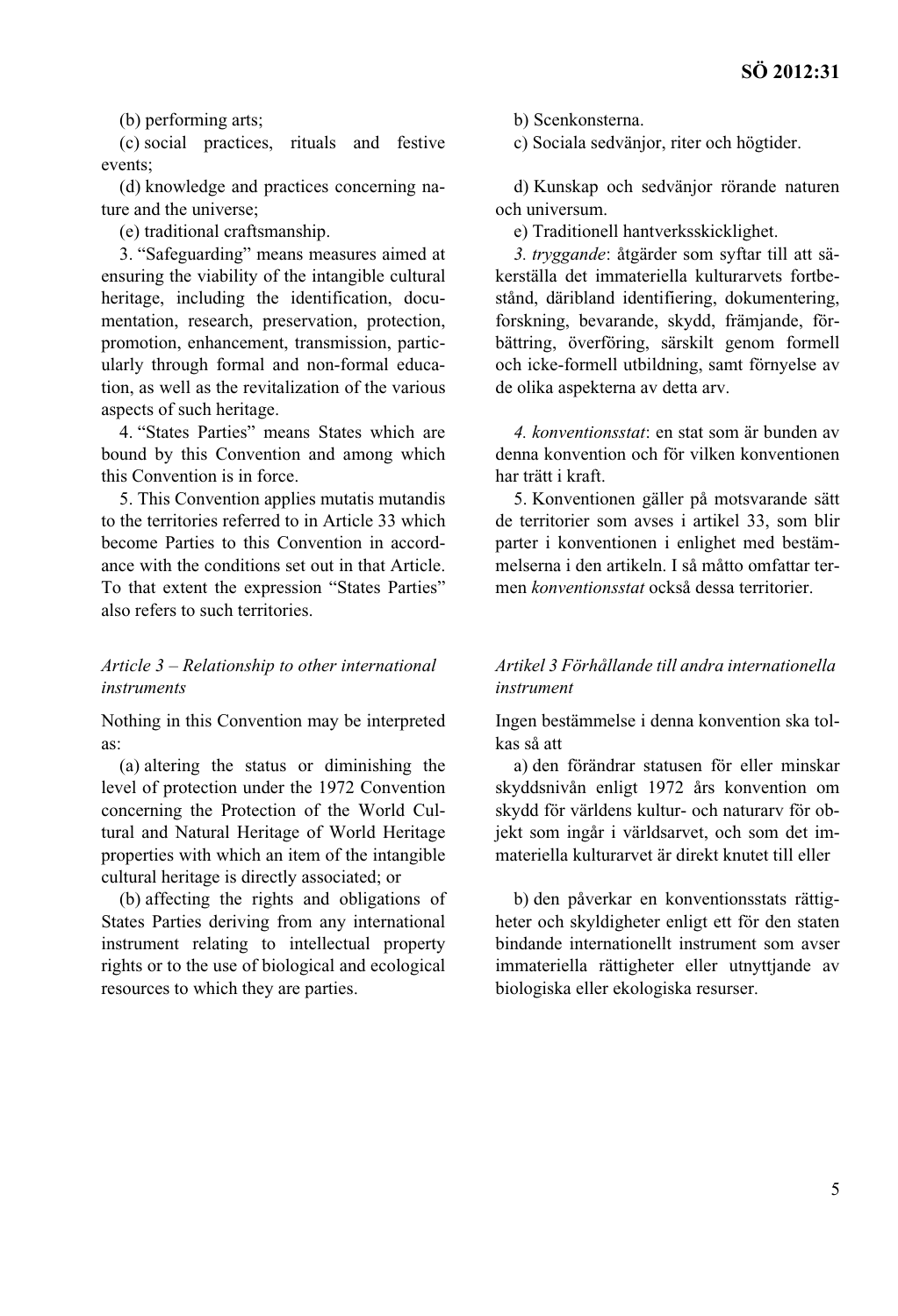# **II. Organs of the Convention**

#### *Article 4 – General Assembly of the States Parties*

1. A General Assembly of the States Parties is hereby established, hereinafter referred to as "the General Assembly". The General Assembly is the sovereign body of this Convention.

2. The General Assembly shall meet in ordinary session every two years. It may meet in extraordinary session if it so decides or at the request either of the Intergovernmental Committee for the Safeguarding of the Intangible Cultural Heritage or of at least one-third of the States Parties.

3. The General Assembly shall adopt its own Rules of Procedure.

# *Article 5 – Intergovernmental Committee for the Safeguarding of the Intangible Cultural Heritage*

1. An Intergovernmental Committee for the Safeguarding of the Intangible Cultural Heritage, hereinafter referred to as "the Committee", is hereby established within UNESCO. It shall be composed of representatives of 18 States Parties, elected by the States Parties meeting in General Assembly, once this Convention enters into force in accordance with Article 34.

2. The number of States Members of the Committee shall be increased to 24 once the number of the States Parties to the Convention reaches 50.

# *Article 6 – Election and terms of office of States Members of the Committee*

1. The election of States Members of the Committee shall obey the principles of equitable geographical representation and rotation.

2. States Members of the Committee shall be elected for a term of four years by States Parties to the Convention meeting in General Assembly.

#### **II. Konventionens organ**

## *Artikel 4 Konventionsstaternas generalförsamling*

1. Härmed inrättas konventionsstaternas generalförsamling, nedan kallad *generalförsamlingen.* Generalförsamlingen är denna konventions högsta beslutande organ.

2. Generalförsamlingen ska sammanträda i ordinarie möte vartannat år. Den får sammanträda i extraordinarie möten om den själv beslutar det eller på begäran av den mellanstatliga kommittén för tryggande av det immateriella kulturarvet eller av minst en tredjedel av konventionsstaterna.

3. Generalförsamlingen ska anta sin egen arbetsordning.

*Artikel 5 Mellanstatliga kommittén för tryggande av det immateriella kulturarvet*

1. En mellanstatlig kommitté för tryggande av det immateriella kulturarvet, nedan kallad *kommittén*, inrättas härmed inom Unesco. Den ska bestå av företrädare för 18 konventionsstater, vilka väljs av de konventionsstater som sammanträder i generalförsamlingen, när konventionen har trätt i kraft enligt artikel 34.

2. Antalet stater som är medlemmar av kommittén ska utökas till 24 när antalet konventionsstater uppgår till 50.

#### *Artikel 6 Val och mandatperiod för medlemmar av kommittén*

1. Principerna om rättvis geografisk fördelning och rotation ska följas vid val av medlemmar till kommittén.

2. Kommitténs medlemmar ska väljas för en period av fyra år av de konventionsstater som sammanträder i generalförsamlingen.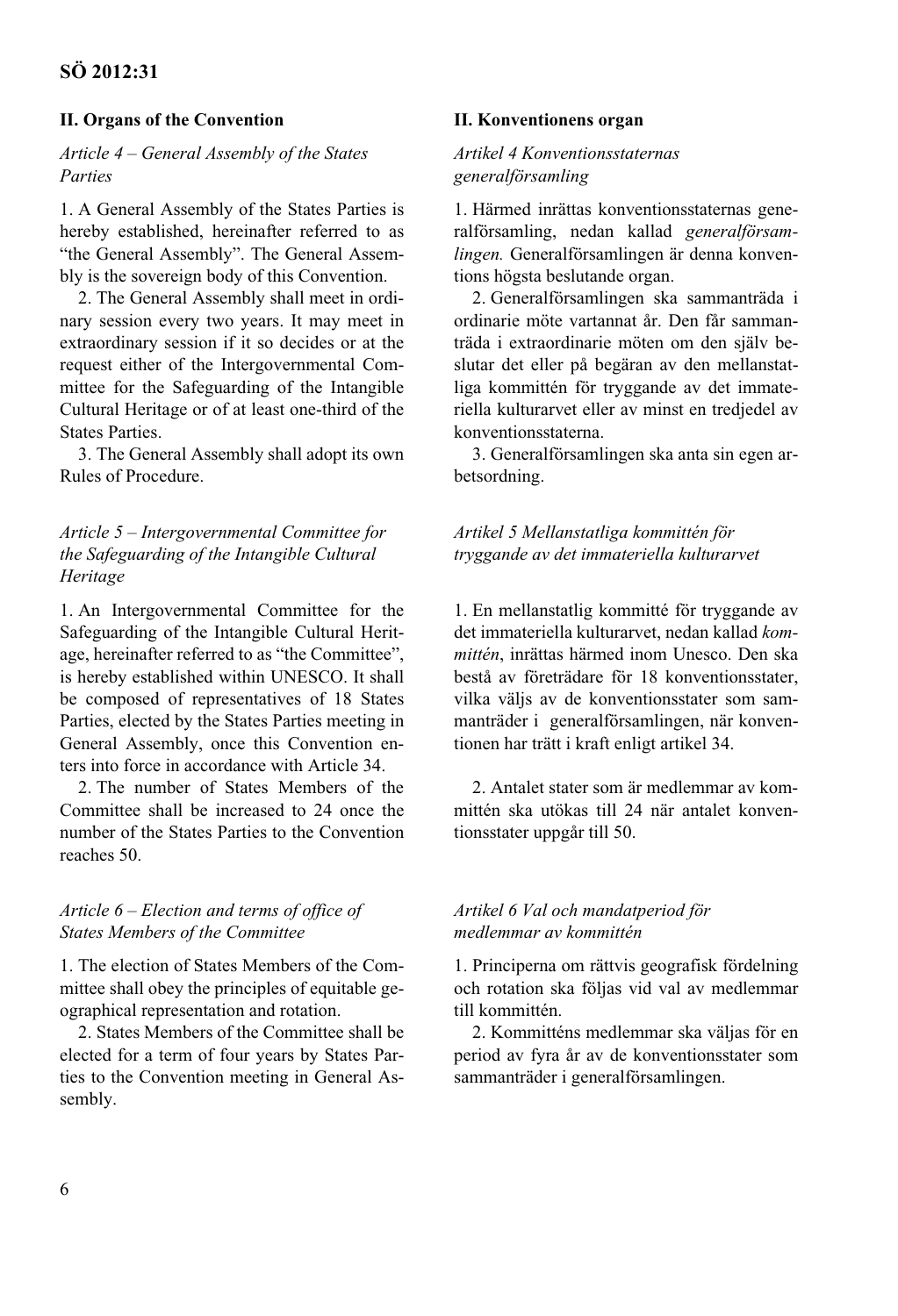3. However, the term of office of half of the States Members of the Committee elected at the first election is limited to two years. These States shall be chosen by lot at the first election.

4. Every two years, the General Assembly shall renew half of the States Members of the Committee.

5. It shall also elect as many States Members of the Committee as required to fill vacancies.

6. A State Member of the Committee may not be elected for two consecutive terms.

7. States Members of the Committee shall choose as their representatives persons who are qualified in the various fields of the intangible cultural heritage.

#### *Article 7 – Functions of the Committee*

Without prejudice to other prerogatives granted to it by this Convention, the functions of the Committee shall be to:

(a) promote the objectives of the Convention, and to encourage and monitor the implementation thereof;

(b) provide guidance on best practices and make recommendations on measures for the safeguarding of the intangible cultural heritage;

(c) prepare and submit to the General Assembly for approval a draft plan for the use of the resources of the Fund, in accordance with Article 25;

(d) seek means of increasing its resources, and to take the necessary measures to this end, in accordance with Article 25;

(e) prepare and submit to the General Assembly for approval operational directives for the implementation of this Convention;

(f) examine, in accordance with Article 29, the reports submitted by States Parties, and to summarize them for the General Assembly;

(g) examine requests submitted by States Parties, and to decide thereon, in accordance with objective selection criteria to be estab-

3. Mandatperioden för hälften av kommitténs medlemmar som utsetts vid det första valet ska dock begränsas till två år. Dessa medlemmar utses genom lottdragning vid det första valet.

4. Generalförsamlingen ska vartannat år förnya hälften av kommitténs medlemmar.

5. Generalförsamlingen ska även välja så många medlemmar till kommittén som krävs för att besätta vakanser.

6. En medlem av kommittén får inte väljas för två på varandra följande mandatperioder.

7. Medlemmarna av kommittén ska som sina företrädare utse personer med hög kompetens inom de olika områden som ingår i det immateriella kulturarvet.

#### *Artikel 7 Kommitténs uppgifter*

Utan att det påverkar kommitténs övriga bemyndiganden enligt konventionen har den följande uppgifter:

a) Att främja konventionens syften samt uppmuntra och övervaka dess tillämpning.

b) Att ge anvisningar om bästa praxis och ge rekommendationer om åtgärder för att trygga det immateriella kulturarvet.

c) Att utforma och för godkännande underställa generalförsamlingen förslag beträffande användningen av fondens medel i enlighet med artikel 25.

d) Att söka medel för att öka sina tillgångar och vidta nödvändiga åtgärder i detta syfte i enlighet med artikel 25.

e) Att utforma förslag till anvisningar för tillämpningen av denna konvention och underställa dessa generalförsamlingen för godkännande.

f) Att i enlighet med artikel 29 granska konventionsstaternas rapporter och göra en sammanställning av dem för generalförsamlingen.

g) Att i enlighet med de objektiva urvalskriterier som ska utarbetas av kommittén och godkännas av generalförsamlingen pröva och be-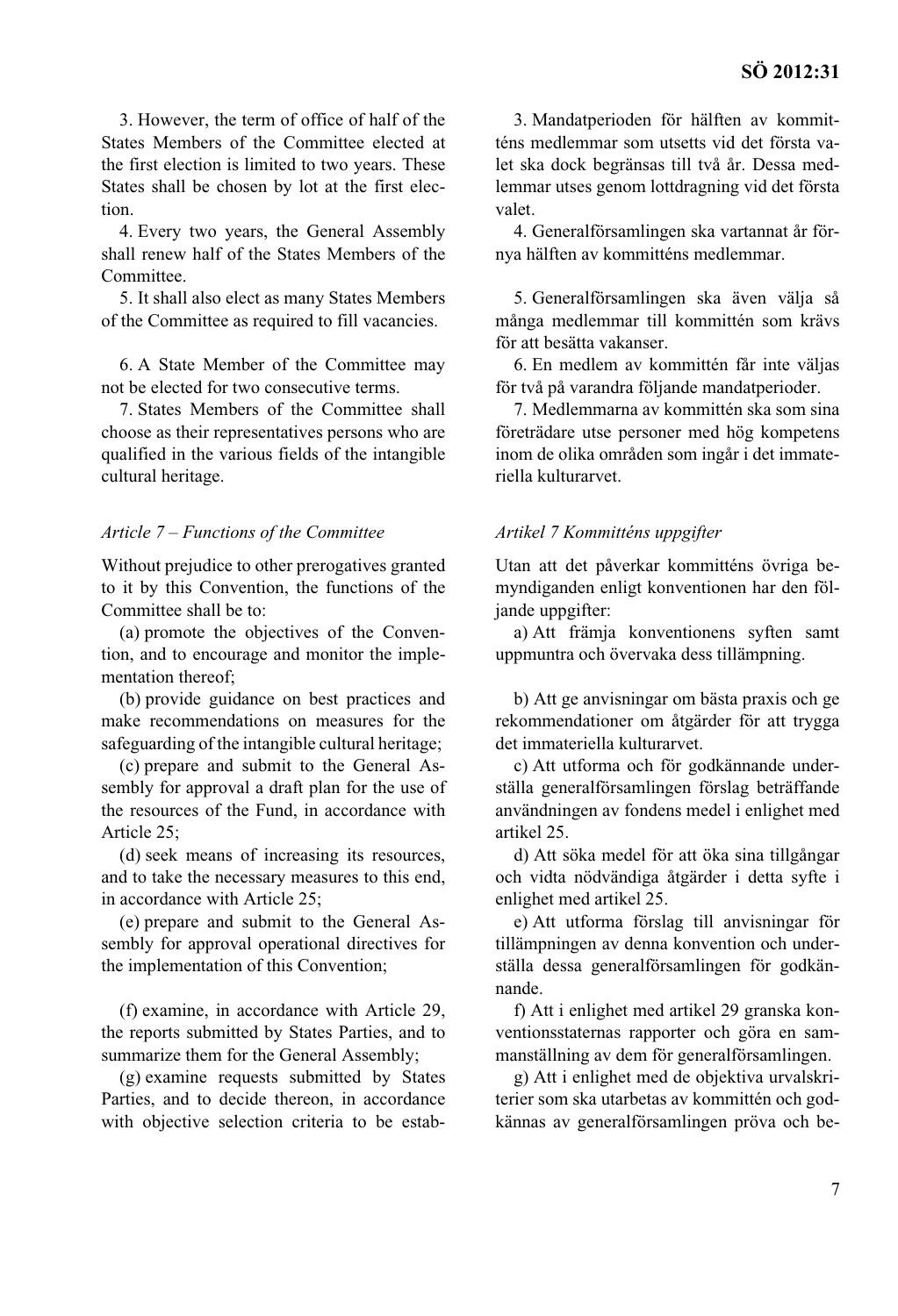lished by the Committee and approved by the General Assembly for:

(i) inscription on the lists and proposals mentioned under Articles 16, 17 and 18;

(ii) the granting of international assistance in accordance with Article 22.

#### *Article 8 – Working methods of the Committee*

1. The Committee shall be answerable to the General Assembly. It shall report to it on all its activities and decisions.

2. The Committee shall adopt its own Rules of Procedure by a two-thirds majority of its Members.

3. The Committee may establish, on a temporary basis, whatever ad hoc consultative bodies it deems necessary to carry out its task.

4. The Committee may invite to its meetings any public or private bodies, as well as private persons, with recognized competence in the various fields of the intangible cultural heritage, in order to consult them on specific matters.

#### *Article 9 – Accreditation of advisory organizations*

1. The Committee shall propose to the General Assembly the accreditation of non-governmental organizations with recognized competence in the field of the intangible cultural heritage to act in an advisory capacity to the Committee.

2. The Committee shall also propose to the General Assembly the criteria for and modalities of such accreditation.

#### *Article 10 – The Secretariat*

1. The Committee shall be assisted by the UNESCO Secretariat.

2. The Secretariat shall prepare the documentation of the General Assembly and of the Committee, as well as the draft agenda of their meetings, and shall ensure the implementation of their decisions.

sluta om framställningar från konventionsstaterna avseende

i) upptagande i förteckningarna och bland förslagen enligt artiklarna 16-18 och

ii) beviljande av internationellt bistånd i enlighet med artikel 22.

#### *Artikel 8 Kommitténs arbetsformer*

1. Kommittén ansvarar inför generalförsamlingen och ska rapportera all verksamhet och alla beslut till den.

2. Kommittén ska anta sin egen arbetsordning med två tredjedels majoritet av medlemmarna.

3. Kommittén kan tillfälligtvis inrätta de rådgivande organ som den anser nödvändiga för att fullgöra sina uppgifter.

4. Kommittén kan bjuda in offentliga och privata organ samt enskilda personer med erkänd kompetens inom det immateriella kulturarvets olika områden för samråd i särskilda frågor.

#### *Artikel 9 Ackreditering av rådgivande organisationer*

1. Kommittén ska lämna generalförsamlingen förslag till ackreditering av icke-statliga organisationer med erkänd kompetens inom området för det immateriella kulturarvet, vilka ska fungera som rådgivare till kommittén.

2. Kommittén ska också lämna förslag till generalförsamlingen om kriterier och former för ackrediteringen.

#### *Artikel 10 Sekretariatet*

1. Unescos sekretariat ska biträda kommittén.

2. Sekretariatet ska förbereda generalförsamlingens och kommitténs dokumentation och utarbeta förslag till dagordning för deras möten samt se till att besluten verkställs.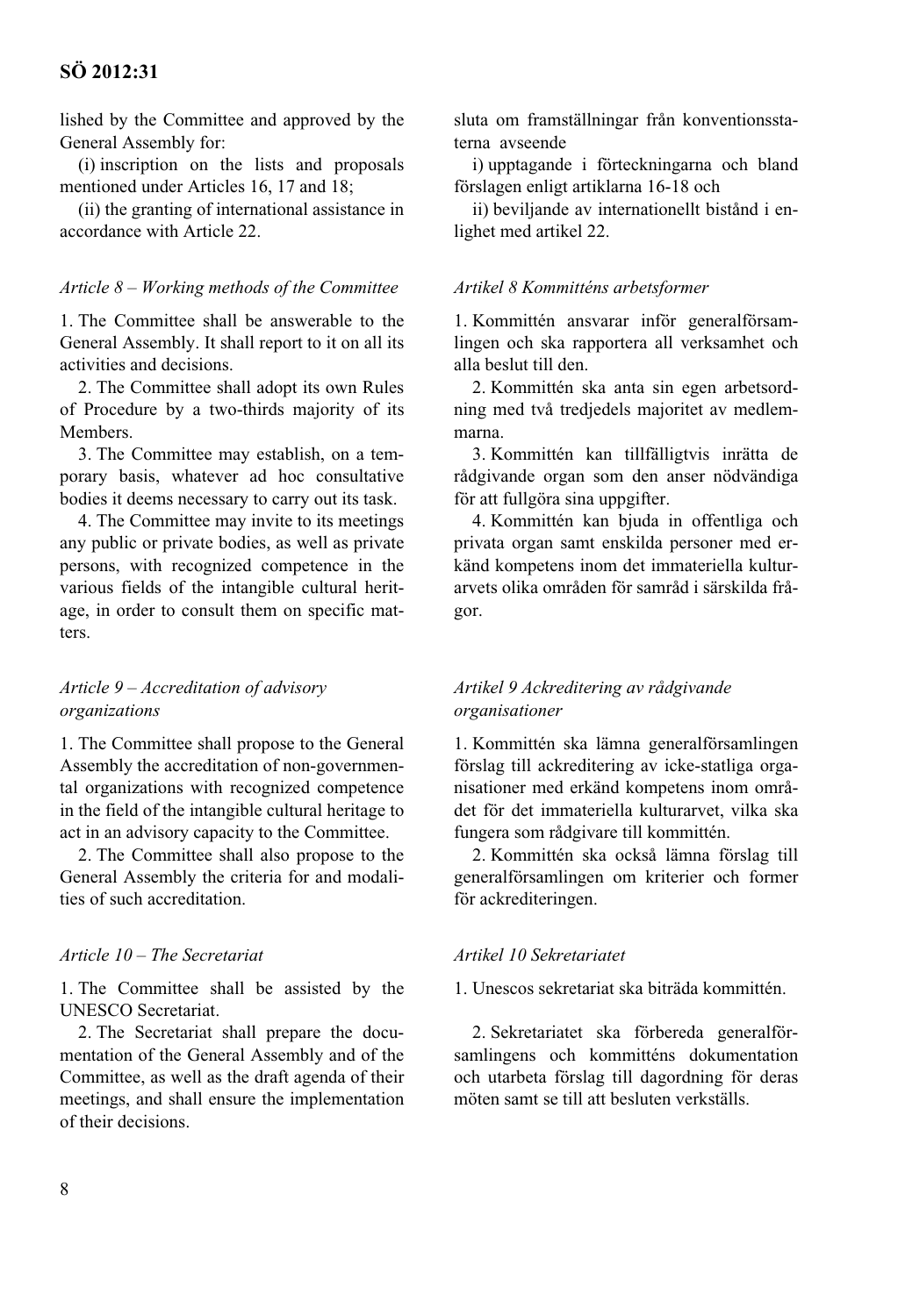## **III. Safeguarding of the intangible cultural heritage at the national level**

#### *Article 11 – Role of States Parties*

Each State Party shall:

(a) take the necessary measures to ensure the safeguarding of the intangible cultural heritage present in its territory;

(b) among the safeguarding measures referred to in Article 2, paragraph 3, identify and define the various elements of the intangible cultural heritage present in its territory, with the participation of communities, groups and relevant non-governmental organizations.

# *Article 12 – Inventories*

1. To ensure identification with a view to safeguarding, each State Party shall draw up, in a manner geared to its own situation, one or more inventories of the intangible cultural heritage present in its territory. These inventories shall be regularly updated.

2. When each State Party periodically submits its report to the Committee, in accordance with Article 29, it shall provide relevant information on such inventories.

#### *Article 13 – Other measures for safeguarding*

To ensure the safeguarding, development and promotion of the intangible cultural heritage present in its territory, each State Party shall endeavour to:

(a) adopt a general policy aimed at promoting the function of the intangible cultural heritage in society, and at integrating the safeguarding of such heritage into planning programmes;

(b) designate or establish one or more competent bodies for the safeguarding of the intangible cultural heritage present in its territory;

(c) foster scientific, technical and artistic studies, as well as research methodologies, with a view to effective safeguarding of the in-

#### **III. Tryggande av det immateriella kulturarvet på nationell nivå**

#### *Artikel 11 Konventionsstaternas roll*

#### Varje konventionsstat ska

a) vidta nödvändiga åtgärder för att säkerställa tryggandet av det immateriella kulturarv som finns inom dess territorium,

b) i enlighet med artikel 2.3 identifiera och definiera de olika inslag av immateriellt kulturarv som finns inom statens territorium i samråd med lokalsamhällen, grupper och berörda ickestatliga organisationer.

#### *Artikel 12 Förteckningar*

1. För att säkerställa identifiering i syfte att trygga det immateriella kulturarvet ska varje konventionsstat, på ett sätt som är anpassat efter egna förhållanden, upprätta en eller flera förteckningar över det immateriella kulturarv som finns inom dess territorium. Dessa förteckningar ska regelbundet aktualiseras.

2. I de periodiska rapporter som konventionsstaterna avger till kommittén i enlighet med artikel 29 ska vederbörliga uppgifter om sådana förteckningar ingå.

# *Artikel 13 Övriga åtgärder för tryggande av det immateriella kulturarvet*

Varje konventionsstat ska, för att säkerställa tryggandet, utvecklingen och främjandet av det immateriella kulturarv som finns inom dess territorium, sträva efter att

a) bedriva en politik som syftar till att främja det immateriella kulturarvets funktion i samhället och införliva tryggandet av detta arv i samhällsplaneringen.

b) utse eller inrätta ett eller flera behöriga organ för tryggandet av det immateriella kulturarv som finns inom dess territorium.

c) främja vetenskapliga, tekniska och konstnärliga undersökningar och forskningsmetoder i syfte att åstadkomma ett effektivt tryggande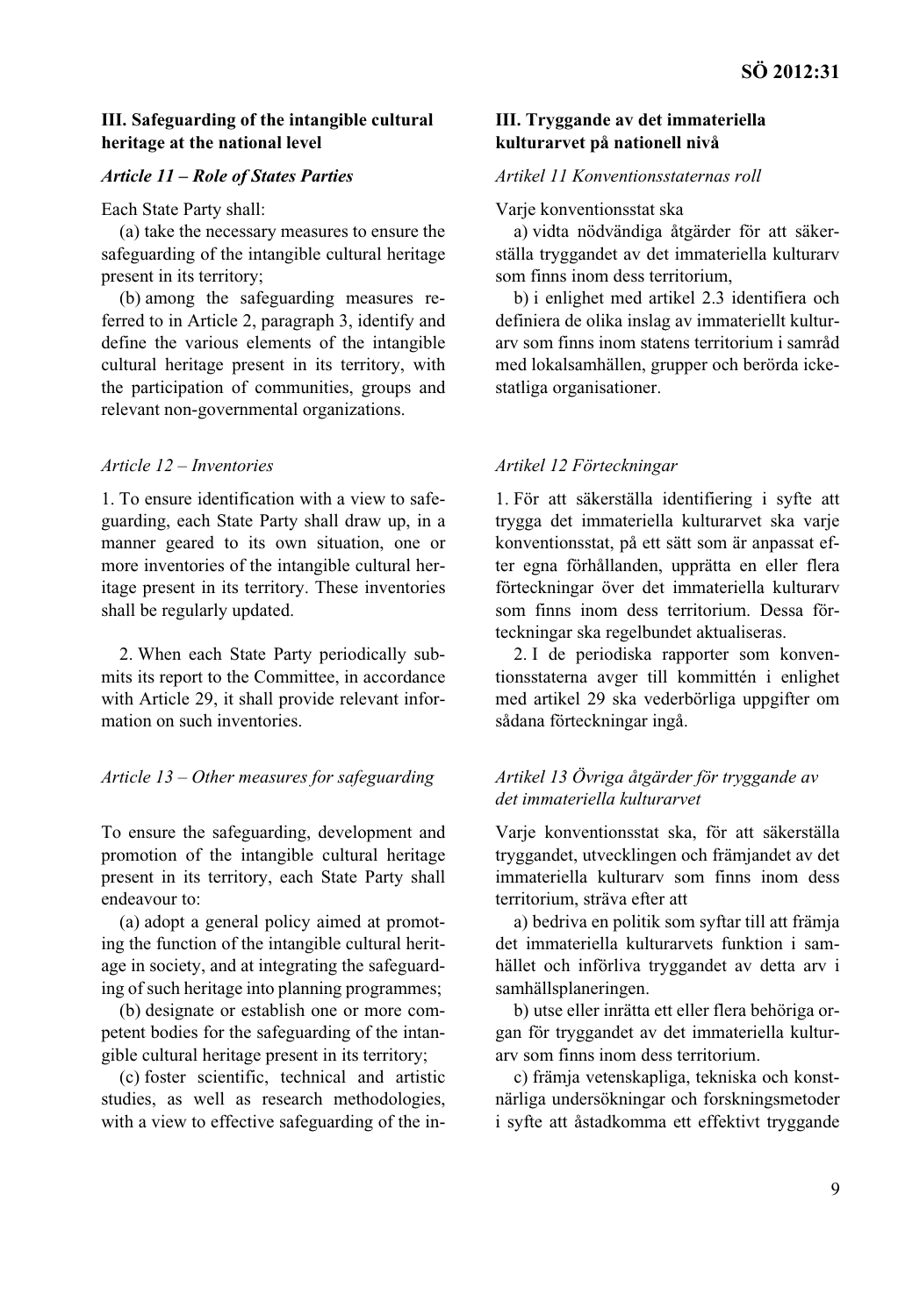tangible cultural heritage, in particular the intangible cultural heritage in danger;

(d) adopt appropriate legal, technical, administrative and financial measures aimed at:

(i) fostering the creation or strengthening of institutions for training in the management of the intangible cultural heritage and the transmission of such heritage through forums and spaces intended for the performance or expression thereof;

(ii) ensuring access to the intangible cultural heritage while respecting customary practices governing access to specific aspects of such heritage;

(iii) establishing documentation institutions for the intangible cultural heritage and facilitating access to them.

# *Article 14 – Education, awareness-raising and capacity-building*

Each State Party shall endeavour, by all appropriate means, to:

(a) ensure recognition of, respect for, and enhancement of the intangible cultural heritage in society, in particular through:

(i) educational, awareness-raising and information programmes, aimed at the general public, in particular young people;

(ii) specific educational and training programmes within the communities and groups concerned;

(iii) capacity-building activities for the safeguarding of the intangible cultural heritage, in particular management and scientific research; and

(iv) non-formal means of transmitting knowledge;

(b) keep the public informed of the dangers threatening such heritage, and of the activities carried out in pursuance of this Convention;

(c) promote education for the protection of natural spaces and places of memory whose

av det immateriella kulturarvet, särskilt sådant arv som är hotat.

d) vidta lämpliga rättsliga, tekniska, administrativa och ekonomiska åtgärder som syftar till att

i) främja inrättandet av eller satsningar på organ för utbildning i hur det immateriella kulturarvet bör hanteras och hur det överförs via sådana fora och miljöer där det framförs eller kommer till uttryck,

ii) säkerställa tillgängligheten till detta kulturarv samtidigt som sedvanan beträffande tillgängligheten till vissa aspekter av detta kulturarv respekteras och

iii) inrätta organ för dokumentation av det immateriella kulturarvet samt underlätta tillgängligheten till dessa.

# *Artikel 14 Utbildning, medvetandegörande och kapacitetsuppbyggnad*

Konventionsstaterna ska med alla lämpliga medel sträva efter att

a) säkerställa erkännandet av, respekten för och befrämjandet av det immateriella kulturarvet i samhället, särskilt genom

i) program för utbildning, medvetandegörande och information riktad till allmänheten, särskilt till ungdomar,

ii) särskilda utbildningsprogram inom de berörda lokalsamhällena och grupperna,

iii) aktiviteter för kapacitetsuppbyggnad i syfte att trygga det immateriella kulturarvet, särskilt bevarandefrågor och forskning och

iv) informella metoder för kunskapsöverföring.

b) hålla allmänheten informerad om det hot som det immateriella kulturarvet är utsatt för och om de aktiviteter som pågår i syfte att tilllämpa denna konvention.

c) främja utbildning i syfte att skydda sådana natur- och minnesmiljöer som behövs för att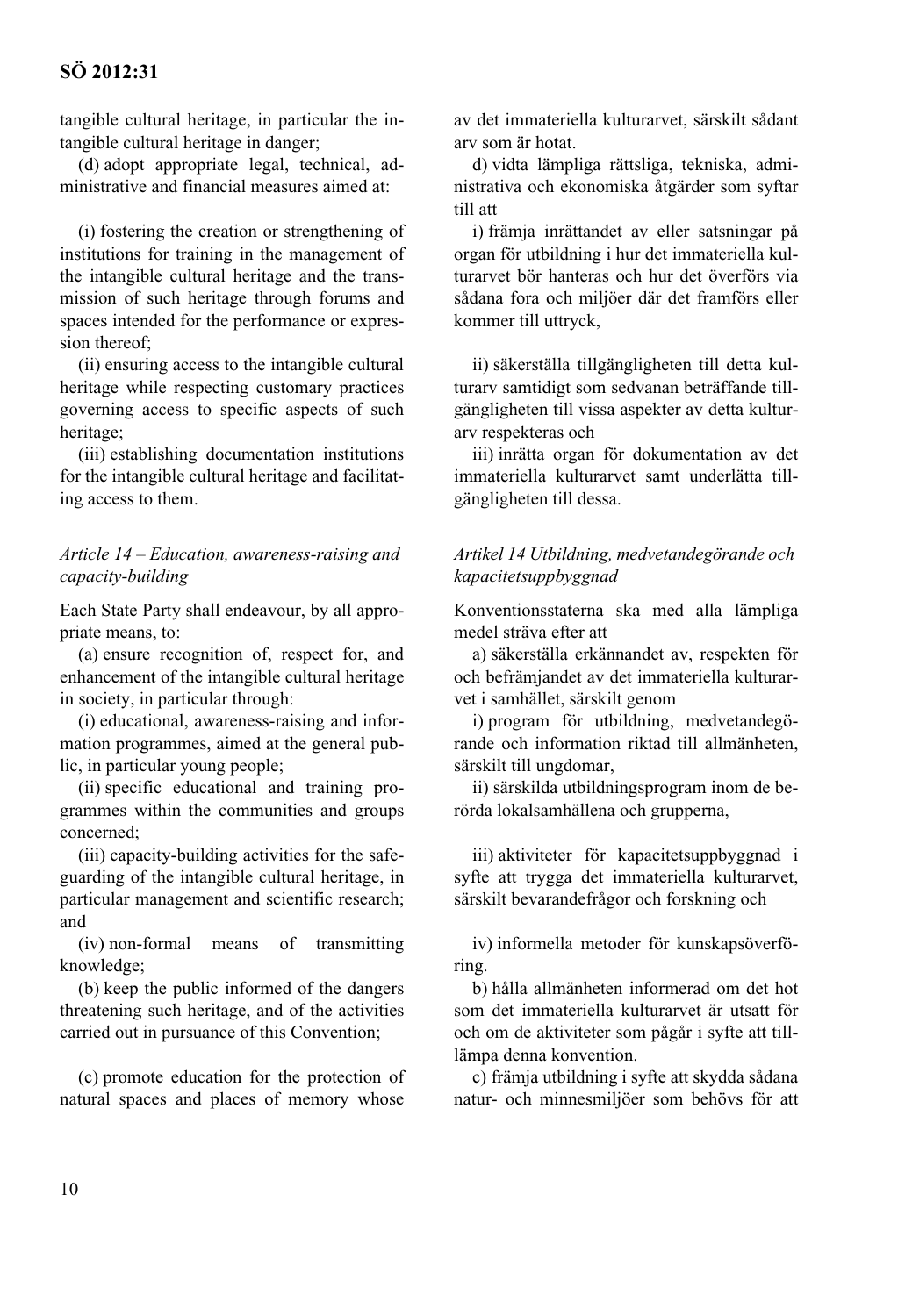existence is necessary for expressing the intangible cultural heritage.

## *Article 15 – Participation of communities, groups and individuals*

Within the framework of its safeguarding activities of the intangible cultural heritage, each State Party shall endeavour to ensure the widest possible participation of communities, groups and, where appropriate, individuals that create, maintain and transmit such heritage, and to involve them actively in its management.

#### **IV. Safeguarding of the intangible cultural heritage at the international level**

# *Article 16 – Representative List of the Intangible Cultural Heritage of Humanity*

1. In order to ensure better visibility of the intangible cultural heritage and awareness of its significance, and to encourage dialogue which respects cultural diversity, the Committee, upon the proposal of the States Parties concerned, shall establish, keep up to date and publish a Representative List of the Intangible Cultural Heritage of Humanity.

2. The Committee shall draw up and submit to the General Assembly for approval the criteria for the establishment, updating and publication of this Representative List.

# *Article 17 – List of Intangible Cultural Heritage in Need of Urgent Safeguarding*

1. With a view to taking appropriate safeguarding measures, the Committee shall establish, keep up to date and publish a List of Intangible Cultural Heritage in Need of Urgent Safeguarding, and shall inscribe such heritage on the List at the request of the State Party concerned.

det immateriella kulturarvet ska kunna komma till uttryck.

## *Artikel 15 Lokalsamhällens, gruppers och enskilda personers deltagande*

Varje konventionsstat ska, inom ramen för sina åtgärder för att trygga det immateriella kulturarvet, arbeta aktivt för att lokalsamhällen, grupper och, i tillämpliga fall, enskilda personer som skapar, underhåller och överför detta arv ska vara delaktiga och ges inflytande i dess hantering.

#### **IV. Tryggande av det immateriella kulturarvet på internationell nivå**

# *Artikel 16 En representativ förteckning över mänsklighetens immateriella kulturarv*

1. Kommittén ska på förslag av berörda konventionsstater upprätta, aktualisera och offentliggöra en representativ förteckning över mänsklighetens immateriella kulturarv för att detta arv ska bli mer synligt och för att höja medvetandet om dess betydelse samt för att främja en dialog där kulturell mångfald respekteras.

2. Kommittén ska utforma kriterierna för upprättandet, aktualiseringen och offentliggörandet av förteckningen över det immateriella kulturarvet. Kriterierna ska underställas generalförsamlingen för godkännande.

# *Artikel 17 Förteckning över det immateriella kulturarv vars tryggande kräver omedelbara åtgärder*

1. I avsikt att vidta lämpliga åtgärder för tryggande av det immateriella kulturarvet ska kommittén upprätta, aktualisera och offentliggöra en förteckning över immateriellt kulturarv som kräver omedelbara åtgärder och ta upp det i förteckningen på begäran av den berörda konventionsstaten.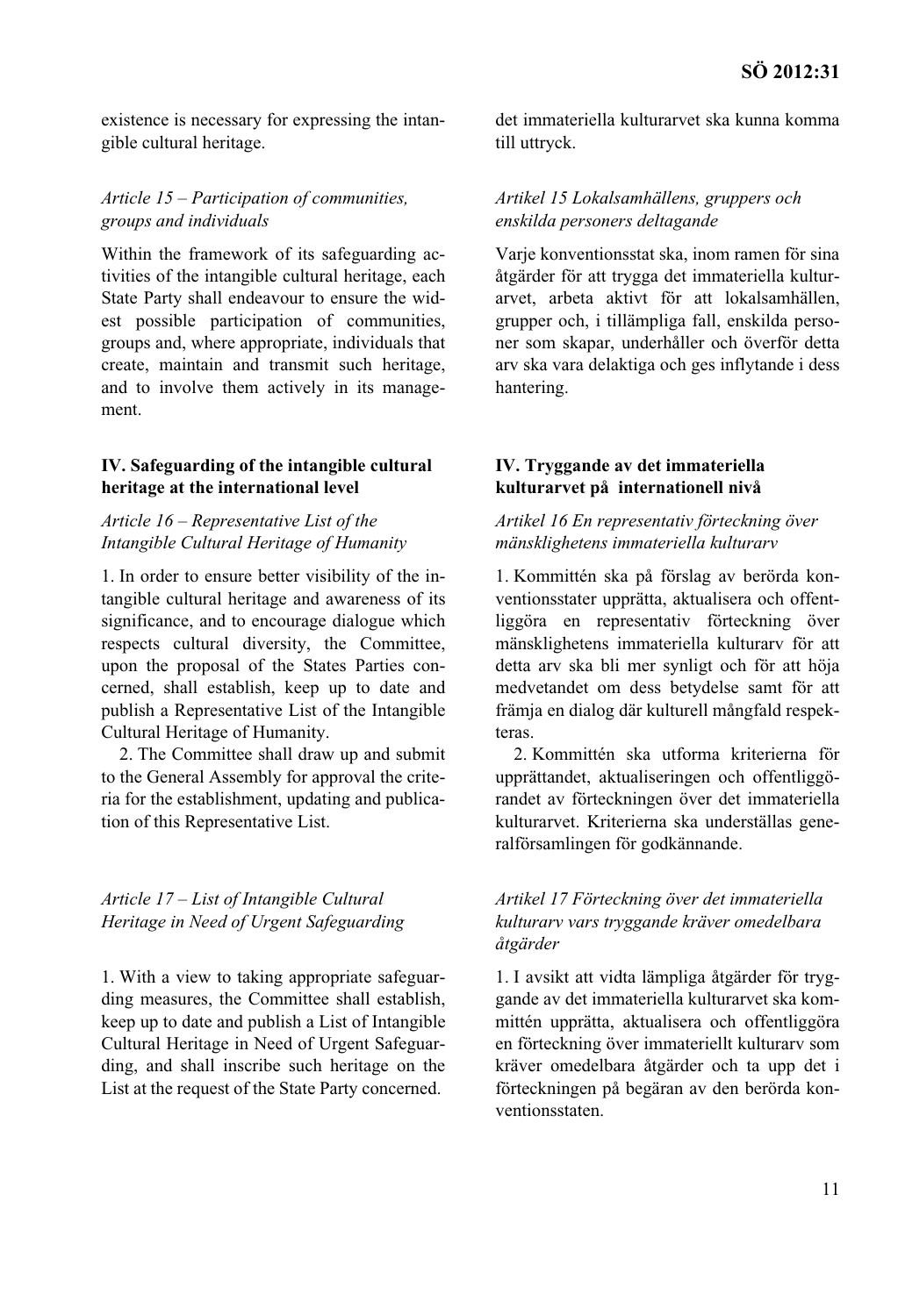2. The Committee shall draw up and submit to the General Assembly for approval the criteria for the establishment, updating and publication of this List.

3. In cases of extreme urgency – the objective criteria of which shall be approved by the General Assembly upon the proposal of the Committee – the Committee may inscribe an item of the heritage concerned on the List mentioned in paragraph 1, in consultation with the State Party concerned.

# *Article 18 – Programmes, projects and activities for the safeguarding of the intangible cultural heritage*

1. On the basis of proposals submitted by States Parties, and in accordance with criteria to be defined by the Committee and approved by the General Assembly, the Committee shall periodically select and promote national, subregional and regional programmes, projects and activities for the safeguarding of the heritage which it considers best reflect the principles and objectives of this Convention, taking into account the special needs of developing countries.

2. To this end, it shall receive, examine and approve requests for international assistance from States Parties for the preparation of such proposals.

3. The Committee shall accompany the implementation of such projects, programmes and activities by disseminating best practices using means to be determined by it.

#### **V. International cooperation and assistance**

#### *Article 19 – Cooperation*

1. For the purposes of this Convention, international cooperation includes, inter alia, the exchange of information and experience, joint initiatives, and the establishment of a mechanism of assistance to States Parties in their efforts to safeguard the intangible cultural heritage.

2. Kommittén ska utforma och för godkännande förelägga generalförsamlingen kriterierna för upprättandet, aktualiseringen och offentliggörandet av förteckningen.

3. Vid fall som kräver ytterst brådskande åtgärder – ett begrepp vars objektiva kriterier ska godkännas av generalförsamlingen på förslag av kommittén – får kommittén ta upp ett uttryck för det berörda kulturarvet i en sådan förteckning som avses i punkt 1 i samråd med den berörda konventionsstaten.

# *Artikel 18 Program, projekt och aktiviteter för tryggande av det immateriella kulturarvet*

1. På förslag av konventionsstaterna och i enlighet med kriterier som kommittén definierar och generalförsamlingen godkänner, ska kommittén regelbundet välja ut och främja nationella, delregionala och regionala program, projekt och aktiviteter för tryggande av det immateriella kulturarvet som bäst anses leva upp till denna konventions principer och syften med beaktande av utvecklingsländernas särskilda behov.

2. I detta syfte ska kommittén ta emot, pröva och godkänna framställningar om internationellt bistånd från konventionsstater för utformning av sådana förslag.

3. Kommittén ska biträda genomförandet av sådana projekt, program och aktiviteter genom att sprida upplysningar om bästa praxis på det sätt som kommittén ska fastställa.

#### **V. Internationellt samarbete och bistånd**

#### *Artikel 19 Samarbete*

1. I denna konvention ska det internationella samarbetet bland annat anses innefatta informations- och erfarenhetsutbyte, gemensamma initiativ och upprättande av en mekanism för bistånd till konventionsstaterna för deras sats-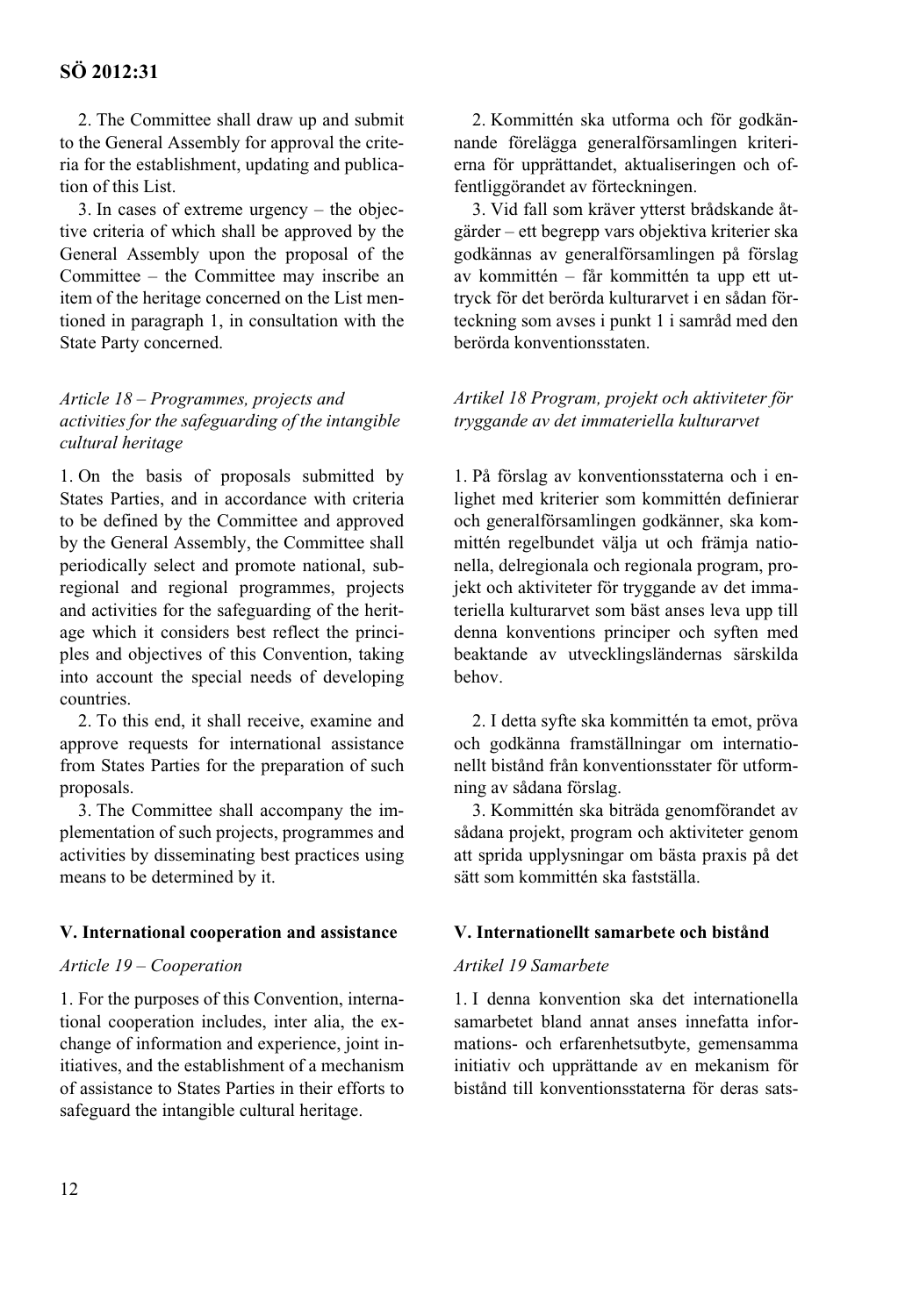2. Without prejudice to the provisions of their national legislation and customary law and practices, the States Parties recognize that the safeguarding of intangible cultural heritage is of general interest to humanity, and to that end undertake to cooperate at the bilateral, subregional, regional and international levels.

# *Article 20 – Purposes of international assistance*

International assistance may be granted for the following purposes:

(a) the safeguarding of the heritage inscribed on the List of Intangible Cultural Heritage in Need of Urgent Safeguarding;

(b) the preparation of inventories in the sense of Articles 11 and 12;

(c) support for programmes, projects and activities carried out at the national, subregional and regional levels aimed at the safeguarding of the intangible cultural heritage;

(d) any other purpose the Committee may deem necessary.

#### *Article 21 – Forms of international assistance*

The assistance granted by the Committee to a State Party shall be governed by the operational directives foreseen in Article 7 and by the agreement referred to in Article 24, and may take the following forms:

(a) studies concerning various aspects of safeguarding;

(b) the provision of experts and practitioners;

(c) the training of all necessary staff;

(d) the elaboration of standard-setting and other measures;

(e) the creation and operation of infrastructures;

(f) the supply of equipment and know-how;

ningar på att trygga det immateriella kulturarvet.

2. Konventionsstaterna erkänner, utan att det påverkar tillämpningen av bestämmelserna i nationell lagstiftning, sedvanerätt eller sedvänjor, att tryggandet av det immateriella kulturarvet är av allmänt intresse för mänskligheten och åtar sig i detta syfte att samarbeta på bilateral, delregional, regional och internationell nivå.

#### *Artikel 20 Det internationella biståndets ändamål*

Internationellt bistånd får lämnas för dessa ändamål:

a) Tryggande av sådant arv som är upptaget i förteckningen över immateriellt kulturarv och som kräver brådskande skyddsåtgärder.

b) Upprättande av förteckningar enligt artikel 11 och 12.

c) Stöd till program, projekt och aktiviteter som utförs på nationell, delregional och regional nivå i syfte att trygga det immateriella kulturarvet.

d) Andra ändamål som kommittén anser nödvändiga.

#### *Artikel 21 Former för internationellt bistånd*

Det bistånd som kommittén beviljar en konventionsstat ska lämnas i enlighet med de anvisningar som förutses i artikel 7 och den överenskommelse som det hänvisas till i artikel 24. Biståndet kan ha följande form:

a) Utredningar om olika aspekter av tryggande.

b) Tillhandahållande av experter och yrkesutövare.

c) Utbildning av all nödvändig personal.

d) Utarbetande av normer och andra åtgärder.

e) Uppbyggnad och drift av infrastruktur.

f) Tillhandahållande av utrustning och sakkunskap.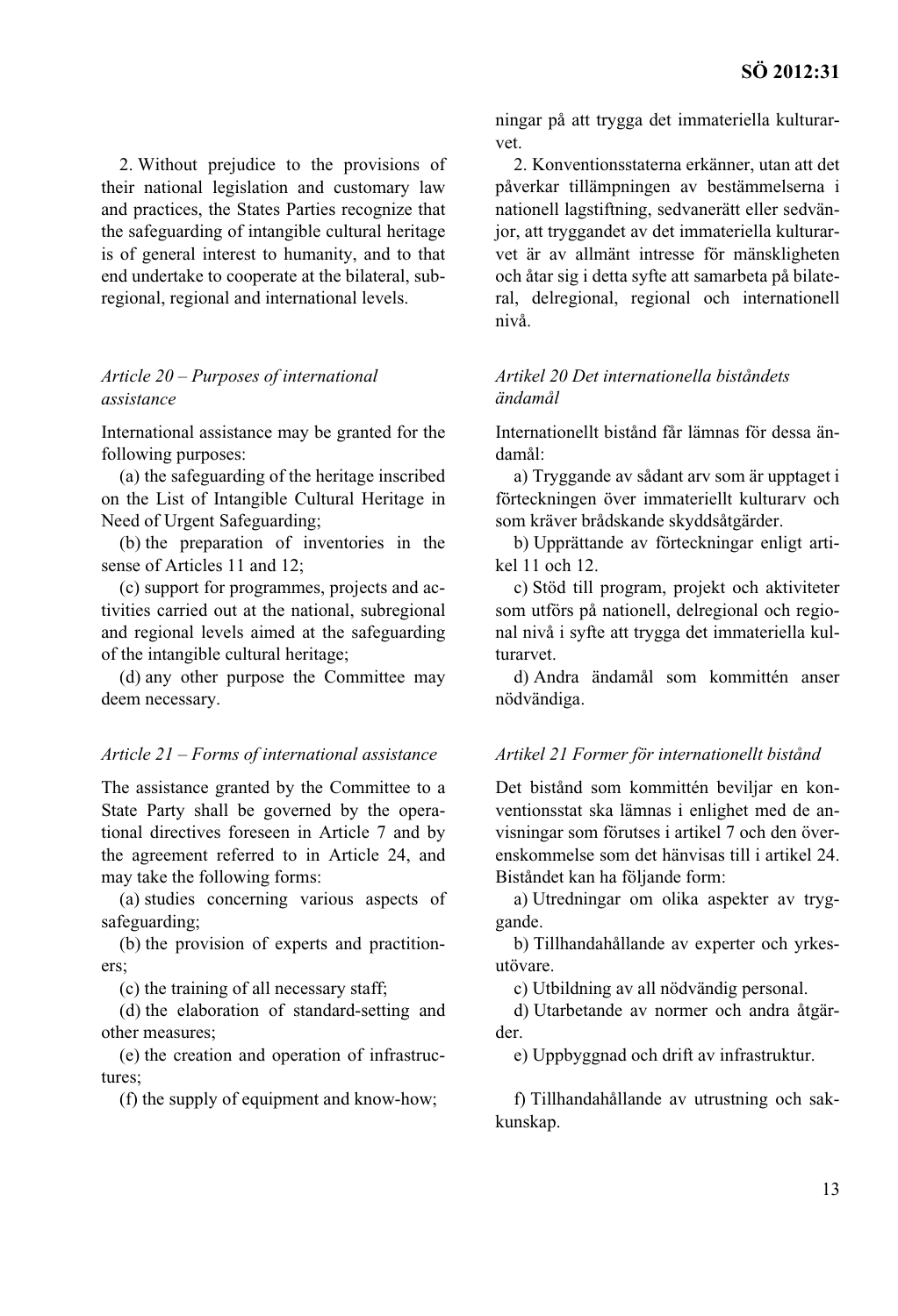(g) other forms of financial and technical assistance, including, where appropriate, the granting of low-interest loans and donations.

## *Article 22 – Conditions governing international assistance*

1. The Committee shall establish the procedure for examining requests for international assistance, and shall specify what information shall be included in the requests, such as the measures envisaged and the interventions required, together with an assessment of their cost.

2. In emergencies, requests for assistance shall be examined by the Committee as a matter of priority.

3. In order to reach a decision, the Committee shall undertake such studies and consultations as it deems necessary.

#### *Article 23 – Requests for international assistance*

1. Each State Party may submit to the Committee a request for international assistance for the safeguarding of the intangible cultural heritage present in its territory.

2. Such a request may also be jointly submitted by two or more States Parties.

3. The request shall include the information stipulated in Article 22, paragraph 1, together with the necessary documentation.

#### *Article 24 – Role of beneficiary States Parties*

1. In conformity with the provisions of this Convention, the international assistance granted shall be regulated by means of an agreement between the beneficiary State Party and the Committee.

2. As a general rule, the beneficiary State Party shall, within the limits of its resources, share the cost of the safeguarding measures for which international assistance is provided.

3. The beneficiary State Party shall submit to the Committee a report on the use made of

g) Andra former av ekonomiskt och tekniskt bistånd, däribland, om det är lämpligt, beviljande av lån till låg ränta och donationer.

#### *Artikel 22 Villkor för internationellt bistånd*

1. Kommittén ska utveckla ett förfarande för prövning av framställningar om internationellt bistånd och ange vilka uppgifter som ska ingå i dessa, såsom planerade åtgärder, erforderliga insatser och en uppskattning av kostnaderna.

2. I brådskande fall ska framställningar om bistånd prövas av kommittén med förtur.

3. Kommittén ska genomföra de undersökningar och samråd som bedöms vara nödvändiga för beslutsfattandet.

#### *Artikel 23 Framställningar om internationellt bistånd*

1. En konventionsstat får göra en framställning till kommittén om internationellt bistånd för att trygga det immateriella kulturarv som finns inom dess territorium.

2. En sådan framställning får också göras gemensamt av två eller flera konventionsstater.

3. Framställningen ska innehålla de uppgifter som anges i artikel 22.1 och nödvändig dokumentation.

#### *Artikel 24 Mottagande konventionsstaters roll*

1. I enlighet med bestämmelserna i denna konvention ska det internationella biståndet regleras enligt en överenskommelse mellan den mottagande konventionsstaten och kommittén.

2. Utgångspunkten är att den mottagande konventionsstaten, utifrån sina resurser, ska bidra till kostnaderna för de åtgärder för tryggande av det immateriella kulturarvet för vilka internationellt bistånd lämnas.

3. Den mottagande konventionsstaten ska avge en rapport till kommittén om hur det bi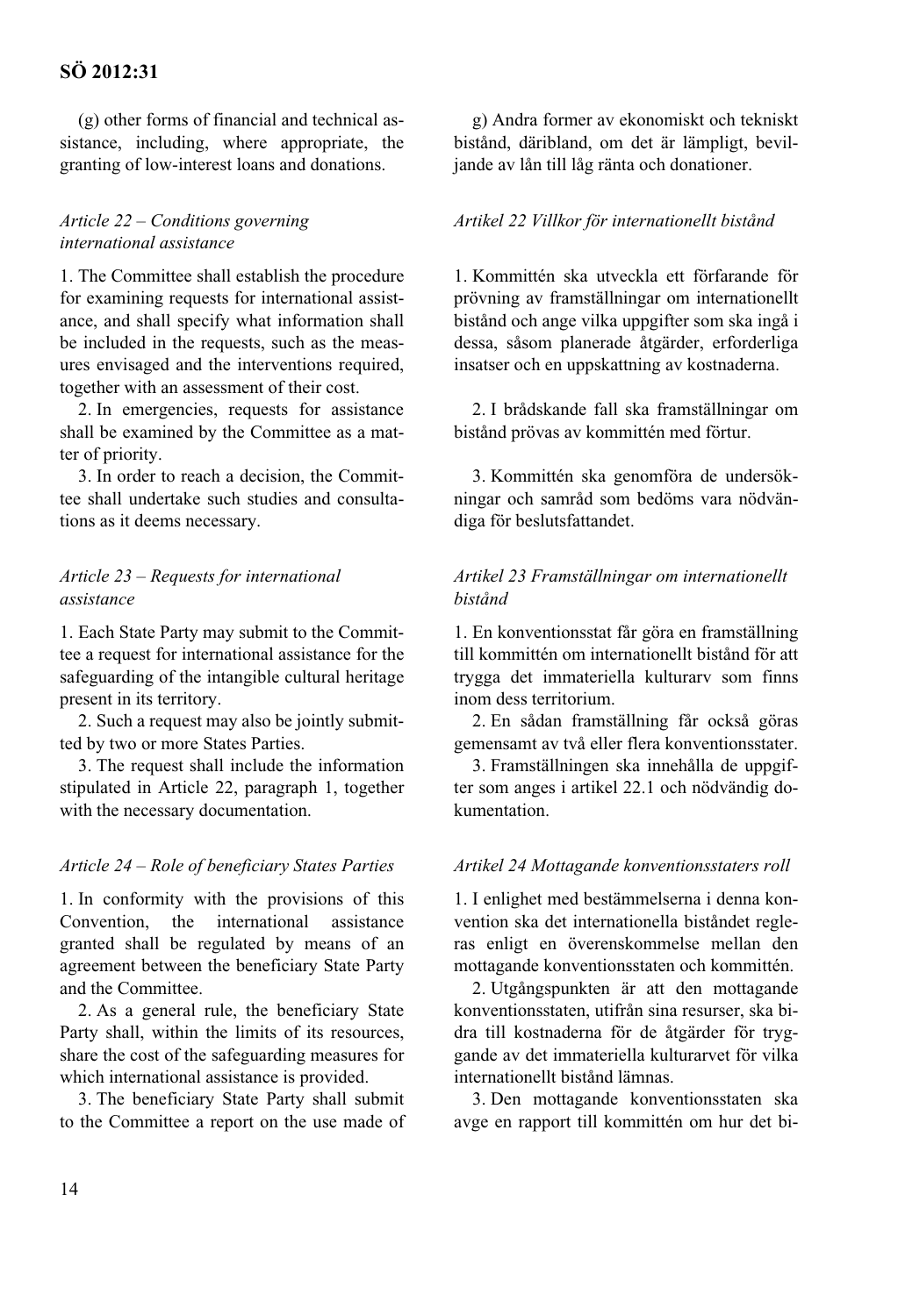the assistance provided for the safeguarding of the intangible cultural heritage.

#### **VI. Intangible Cultural Heritage Fund**

*Article 25 – Nature and resources of the Fund* 

1. A "Fund for the Safeguarding of the Intangible Cultural Heritage", hereinafter referred to as "the Fund", is hereby established.

2. The Fund shall consist of funds-in-trust established in accordance with the Financial Regulations of UNESCO.

3. The resources of the Fund shall consist of:

(a) contributions made by States Parties;

(b) funds appropriated for this purpose by the General Conference of UNESCO;

(c) contributions, gifts or bequests which may be made by:

(i) other States;

(ii) organizations and programmes of the United Nations system, particularly the United Nations Development Programme, as well as other international organizations;

(iii) public or private bodies or individuals;

(d) any interest due on the resources of the Fund;

(e) funds raised through collections, and receipts from events organized for the benefit of the Fund;

(f) any other resources authorized by the Fund's regulations, to be drawn up by the Committee.

4. The use of resources by the Committee shall be decided on the basis of guidelines laid down by the General Assembly.

5. The Committee may accept contributions and other forms of assistance for general and specific purposes relating to specific projects, provided that those projects have been approved by the Committee.

6. No political, economic or other conditions which are incompatible with the objectives of this Convention may be attached to contributions made to the Fund.

stånd, som har mottagits för att trygga det immateriella kulturarvet, har använts.

#### **VI. Fond för det immateriella kulturarvet**

*Artikel 25 Fondens struktur och tillgångar*

1. Härmed upprättas en "Fond för tryggande av det immateriella kulturarvet", nedan kallad *fonden*.

2. Fonden ska bestå av fondmedel enligt Unescos finansreglemente.

3. Fondens tillgångar ska bestå av

a) bidrag från konventionsstaterna,

b) medel som anvisats för ändamålet av Unescos generalkonferens,

c) bidrag, donationer eller legat från

i) andra stater,

ii) organisationer och program i Förenta nationernas system, särskilt Förenta nationernas utvecklingsprogram (UNDP), samt andra internationella organisationer,

iii) offentliga eller privata organ eller enskilda personer,

d) eventuell ränta på fondmedel,

e) medel från insamlingar och intäkter från evenemang som anordnas till förmån för fonden och

f) alla andra tillgångar som är tillåtna enligt fondens stadga, som ska utarbetas av kommittén.

4. Beslut om kommitténs användning av tillgångarna ska fattas på grundval av riktlinjer antagna av generalförsamlingen.

5. Kommittén får ta emot bidrag och andra former av bistånd för allmänna eller särskilda ändamål som hänför sig till bestämda projekt, under förutsättning att de har godkänts av kommittén.

6. Bidrag till fonden får inte förenas med politiska, ekonomiska eller andra villkor som är oförenliga med denna konventions syften.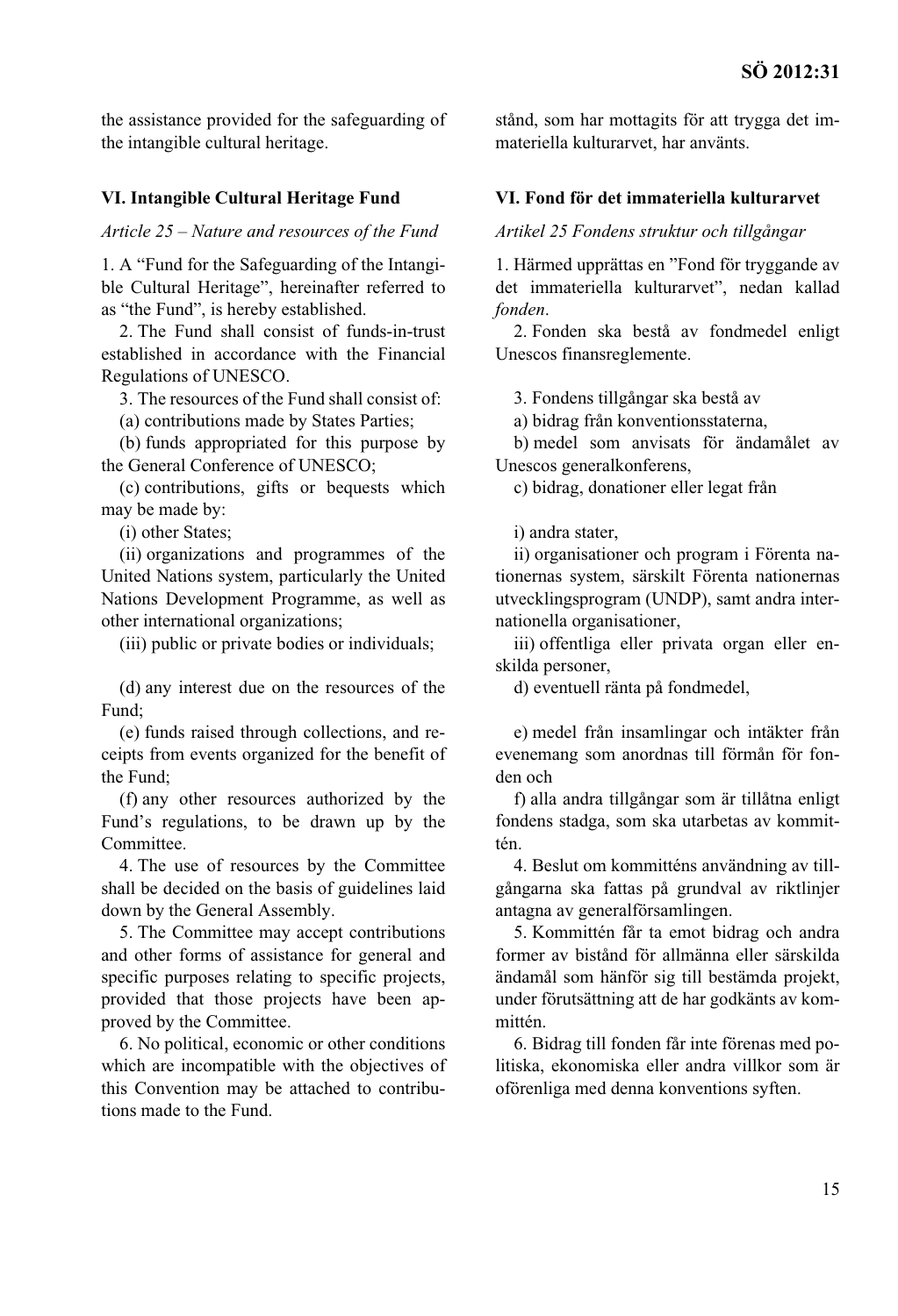#### *Article 26 – Contributions of States Parties to the Fund*

1. Without prejudice to any supplementary voluntary contribution, the States Parties to this Convention undertake to pay into the Fund, at least every two years, a contribution, the amount of which, in the form of a uniform percentage applicable to all States, shall be determined by the General Assembly. This decision of the General Assembly shall be taken by a majority of the States Parties present and voting which have not made the declaration referred to in paragraph 2 of this Article. In no case shall the contribution of the State Party exceed 1% of its contribution to the regular budget of UNESCO.

2. However, each State referred to in Article 32 or in Article 33 of this Convention may declare, at the time of the deposit of its instruments of ratification, acceptance, approval or accession, that it shall not be bound by the provisions of paragraph 1 of this Article.

3. A State Party to this Convention which has made the declaration referred to in paragraph 2 of this Article shall endeavour to withdraw the said declaration by notifying the Director-General of UNESCO. However, the withdrawal of the declaration shall not take effect in regard to the contribution due by the State until the date on which the subsequent session of the General Assembly opens.

4. In order to enable the Committee to plan its operations effectively, the contributions of States Parties to this Convention which have made the declaration referred to in paragraph 2 of this Article shall be paid on a regular basis, at least every two years, and should be as close as possible to the contributions they would have owed if they had been bound by the provisions of paragraph 1 of this Article.

5. Any State Party to this Convention which is in arrears with the payment of its compulsory or voluntary contribution for the current year and the calendar year immediately preceding it shall not be eligible as a Member of the

#### *Artikel 26 Konventionsstaternas bidrag till fonden*

1. Utan att det inverkar på frivilliga tilläggsbidrag åtar sig konventionsstaterna att minst vartannat år till fonden betala ett bidrag vars storlek, i form av en enhetlig procentsats som är gemensam för alla stater, ska fastställas av generalförsamlingen. Generalförsamlingens beslut ska fattas med enkel majoritet av närvarande och röstande konventionsstater som inte har avgivit en förklaring enligt punkt 2 i denna artikel. En konventionsstats bidrag får under inga omständigheter överstiga 1 procent av dess bidrag till Unescos ordinarie budget.

2. Varje stat som avses i artikel 32 eller 33 i denna konvention kan dock när den deponerar sitt ratifikations-, godtagande-, godkännandeeller anslutningsinstrument förklara att den inte ska vara bunden av bestämmelserna i punkt 1 i denna artikel.

3. En konventionsstat som har avgivit en förklaring enligt punkt 2 i denna artikel ska sträva efter att återta denna genom att underrätta Unescos generaldirektör. Återtagandet av förklaringen träder dock inte i kraft med avseende på den statens obligatoriska bidrag förrän den dag då den påföljande generalförsamlingen öppnas.

4. För att kommittén effektivt ska kunna planera sin verksamhet ska bidragen från konventionsstater som har avgivit en förklaring enligt punkt 2 i denna artikel betalas regelbundet minst vartannat år och i möjligaste mån motsvara de bidrag de skulle ha betalat om de hade varit bundna av bestämmelserna i punkt 1.

5. En konventionsstat som är i dröjsmål med betalningen av sitt obligatoriska eller frivilliga bidrag för det löpande året och för det omedelbart föregående kalenderåret ska inte kunna väljas till medlem av kommittén. Denna be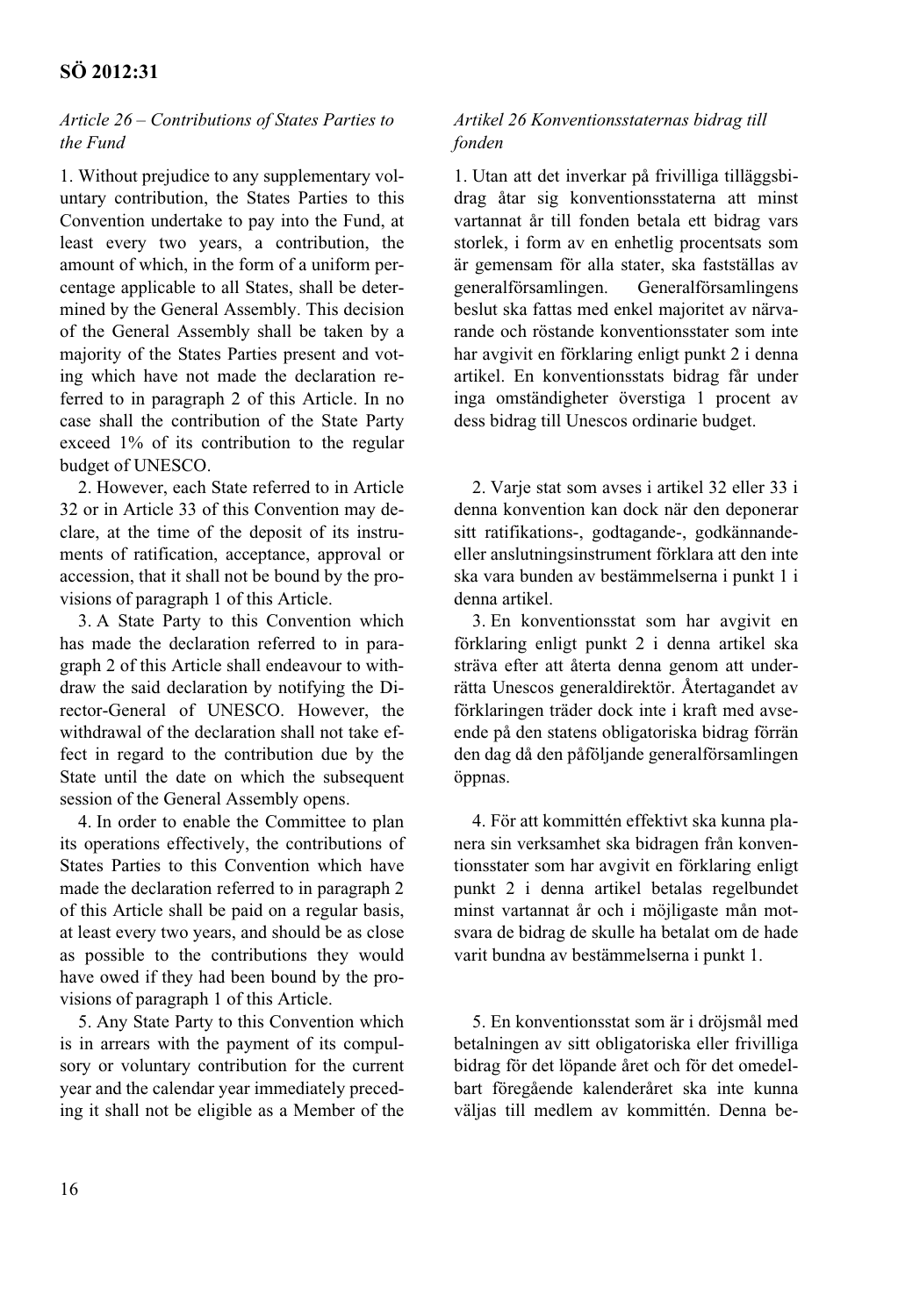Committee; this provision shall not apply to the first election. The term of office of any such State which is already a Member of the Committee shall come to an end at the time of the elections provided for in Article 6 of this Convention.

#### *Article 27 – Voluntary supplementary contributions to the Fund*

States Parties wishing to provide voluntary contributions in addition to those foreseen under Article 26 shall inform the Committee, as soon as possible, so as to enable it to plan its operations accordingly.

# *Article 28 – International fund-raising campaigns*

The States Parties shall, insofar as is possible, lend their support to international fund-raising campaigns organized for the benefit of the Fund under the auspices of UNESCO.

#### **VII. Reports**

#### *Article 29 – Reports by the States Parties*

The States Parties shall submit to the Committee, observing the forms and periodicity to be defined by the Committee, reports on the legislative, regulatory and other measures taken for the implementation of this Convention.

#### *Article 30 – Reports by the Committee*

1. On the basis of its activities and the reports by States Parties referred to in Article 29, the Committee shall submit a report to the General Assembly at each of its sessions.

2. The report shall be brought to the attention of the General Conference of UNESCO.

stämmelse gäller dock inte det första valet. Mandattiden för en sådan stat som redan är medlem av kommittén ska upphöra vid det val som avses i artikel 6.

#### *Artikel 27 Frivilliga ytterligare bidrag till fonden*

Konventionsstater som önskar lämna frivilliga bidrag utöver dem som avses i artikel 26 ska så snart som möjligt meddela kommittén så att den kan planera sin verksamhet med hänsyn till detta.

## *Artikel 28 Internationella insamlingskampanjer*

Konventionsstaterna ska i möjligaste mån stödja internationella insamlingskampanjer som anordnas till förmån för fonden under beskydd av Unesco.

#### **VII. Rapporter**

#### *Artikel 29 Rapporter från konventionsstaterna*

Med beaktande av de former och den periodicitet som kommittén bestämmer, ska konventionsstaterna avge en rapport till kommittén om de lagstiftande, administrativa och andra åtgärder som vidtagits för denna konventions tilllämpning.

#### *Artikel 30 Rapporter från kommittén*

1. Kommittén ska, med utgångspunkt i sin verksamhet och på grundval av konventionsstaternas rapporter enligt artikel 29, avge en rapport till generalförsamlingen vid varje möte.

2. Unescos generalkonferens ska tillställas denna rapport.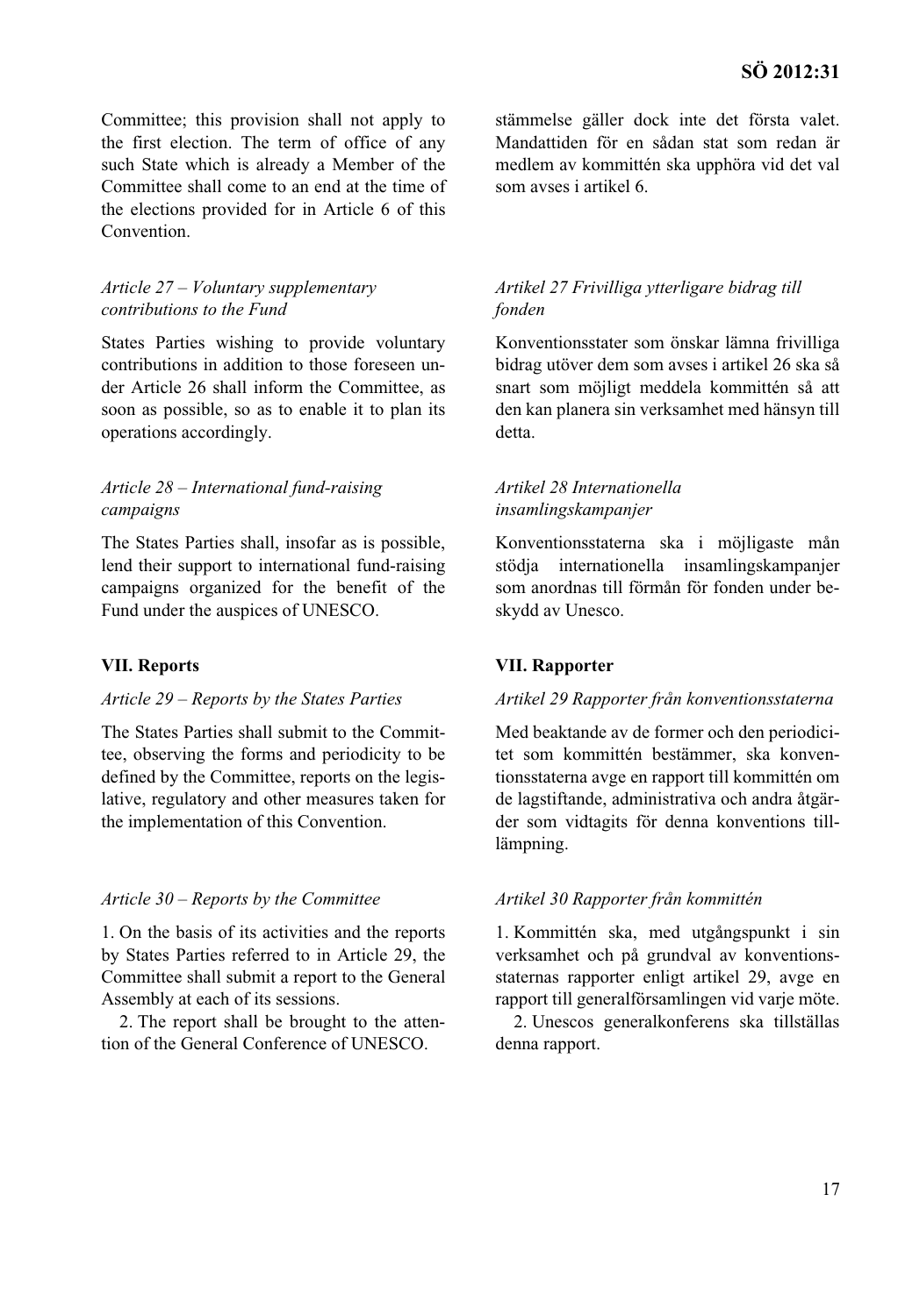# **VIII. Transitional clause**

*Article 31 – Relationship to the Proclamation of Masterpieces of the Oral and Intangible Heritage of Humanity* 

1. The Committee shall incorporate in the Representative List of the Intangible Cultural Heritage of Humanity the items proclaimed "Masterpieces of the Oral and Intangible Heritage of Humanity" before the entry into force of this Convention.

2. The incorporation of these items in the Representative List of the Intangible Cultural Heritage of Humanity shall in no way prejudge the criteria for future inscriptions decided upon in accordance with Article 16, paragraph 2.

3. No further Proclamation will be made after the entry into force of this Convention.

# **IX. Final clauses**

## *Article 32 – Ratification, acceptance or approval*

1. This Convention shall be subject to ratification, acceptance or approval by States Members of UNESCO in accordance with their respective constitutional procedures.

2. The instruments of ratification, acceptance or approval shall be deposited with the Director-General of UNESCO.

# *Article 33 – Accession*

1. This Convention shall be open to accession by all States not Members of UNESCO that are invited by the General Conference of UNESCO to accede to it.

2. This Convention shall also be open to accession by territories which enjoy full internal self-government recognized as such by the United Nations, but have not attained full independence in accordance with General Assembly resolution 1514 (XV), and which have competence over the matters governed by this

# **VIII. Övergångsbestämmelse**

*Artikel 31 Förhållandet till förklaringen om mästerverk som ingår i mänsklighetens muntliga och immateriella kulturarv*

1. Innan denna konvention träder i kraft ska kommittén ta upp de mästerverk som förklarats ingå i mänsklighetens muntliga och immateriella kulturarv i förteckningen över mänsklighetens immateriella kulturarv.

2. Upptagandet av dessa mästerverk i förteckningen över mänsklighetens immateriella kulturarv ska inte på något sätt påverka kriterierna för framtida införanden som beslutas enligt artikel 16.2.

3. Inga ytterligare förklaringar kommer att göras efter denna konventions ikraftträdande.

# **IX. Slutbestämmelser**

#### *Artikel 32 Ratifikation, godtagande och godkännande*

1. Denna konvention ska ratificeras, godtas eller godkännas av stater som är medlemmar i Unesco i enlighet med deras respektive konstitutionella förfaranden.

2. Ratifikations-, godtagande- och godkännandeinstrument ska deponeras hos Unescos generaldirektör.

# *Artikel 33 Anslutning*

1. Denna konvention ska vara öppen för anslutning av alla stater som inte är medlemmar i Unesco och som av organisationens generalkonferens bjuds in att ansluta sig till den.

2. Konventionen ska även vara öppen för anslutning av territorier med fullständigt internt självstyre som erkänts som sådana av Förenta nationerna men som inte har uppnått fullständig självständighet enligt generalförsamlingens resolution 1514 (XV) och som har behörighet att besluta om de frågor som omfattas av denna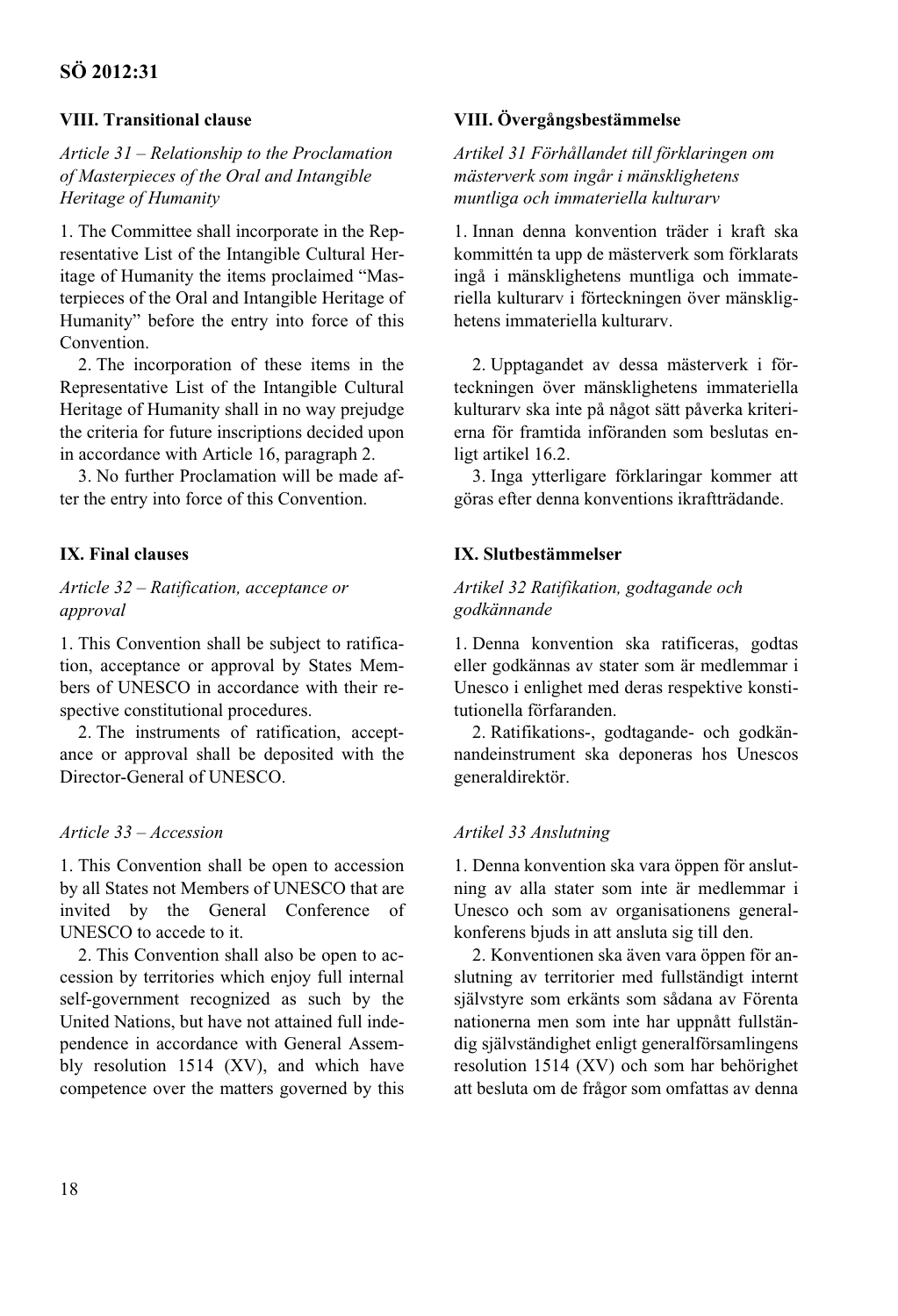Convention, including the competence to enter into treaties in respect of such matters.

3. The instrument of accession shall be deposited with the Director-General of UNESCO.

#### *Article 34 – Entry into force*

This Convention shall enter into force three months after the date of the deposit of the thirtieth instrument of ratification, acceptance, approval or accession, but only with respect to those States that have deposited their respective instruments of ratification, acceptance, approval, or accession on or before that date. It shall enter into force with respect to any other State Party three months after the deposit of its instrument of ratification, acceptance, approval or accession.

# *Article 35 – Federal or non-unitary constitutional systems*

The following provisions shall apply to States Parties which have a federal or non-unitary constitutional system:

(a) with regard to the provisions of this Convention, the implementation of which comes under the legal jurisdiction of the federal or central legislative power, the obligations of the federal or central government shall be the same as for those States Parties which are not federal States:

(b) with regard to the provisions of this Convention, the implementation of which comes under the jurisdiction of individual constituent States, countries, provinces or cantons which are not obliged by the constitutional system of the federation to take legislative measures, the federal government shall inform the competent authorities of such States, countries, provinces or cantons of the said provisions, with its recommendation for their adoption.

konvention, däribland behörighet att ingå avtal om sådana frågor.

3. Anslutningsinstrumentet ska deponeras hos Unescos generaldirektör.

#### *Artikel 34 Ikraftträdande*

Denna konvention träder i kraft tre månader efter dagen för deponering av det trettionde ratifikations-, godtagande-, godkännande- eller anslutningsinstrumentet men endast i förhållande till de stater som har deponerat sina respektive ratifikations-, godtagande-, godkännande- eller anslutningsinstrument på eller före denna dag. I förhållande till varje annan stat träder konventionen i kraft tre månader efter det att staten i fråga deponerat sitt ratifikations-, godtagande-, godkännande- eller anslutningsinstrument.

# *Artikel 35 Federala eller icke-enhetliga konstitutionella författningar*

Följande bestämmelser ska gälla för konventionsstater som har en federal eller icke-enhetlig författning:

a) Vad beträffar bestämmelser i denna konvention vars genomförande faller under den federala eller centrala lagstiftande myndighetens jurisdiktion, ska den federala eller centrala regeringens skyldigheter vara desamma som för de konventionsstater som inte är förbundsstater.

b) Vad beträffar bestämmelserna i denna konvention vars genomförande faller under enskilda delstaters, länders, provinsers eller kantoners jurisdiktion som enligt sin federala författning inte har skyldighet att stifta lagar, ska den federala regeringen upplysa de behöriga myndigheterna i sådana stater, länder, provinser eller kantoner om nämnda bestämmelser och rekommendera att de antas.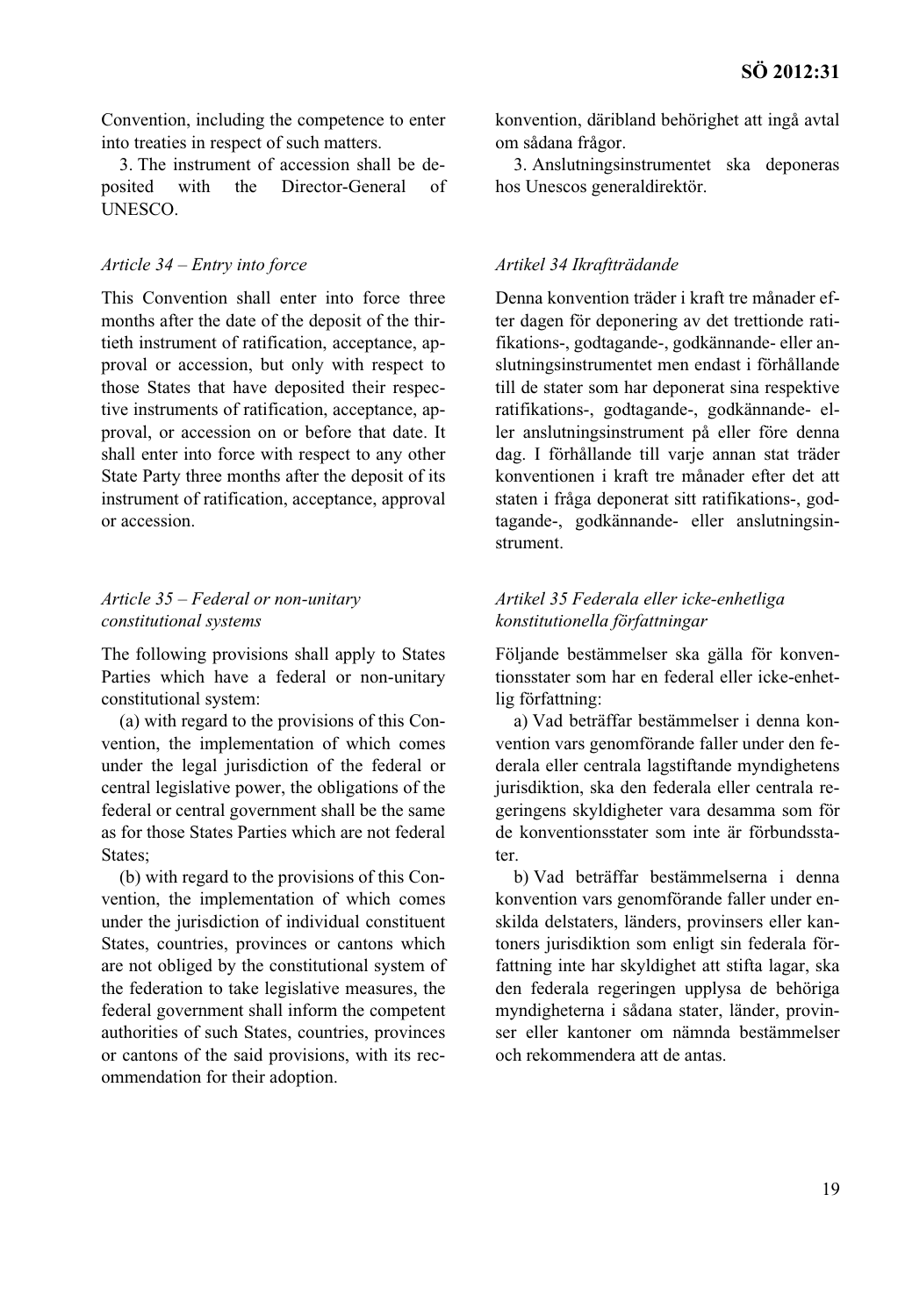#### *Article 36 – Denunciation*

1. Each State Party may denounce this Convention.

2. The denunciation shall be notified by an instrument in writing, deposited with the Director-General of UNESCO.

3. The denunciation shall take effect twelve months after the receipt of the instrument of denunciation. It shall in no way affect the financial obligations of the denouncing State Party until the date on which the withdrawal takes effect.

#### *Article 37 – Depositary functions*

The Director-General of UNESCO, as the Depositary of this Convention, shall inform the States Members of the Organization, the States not Members of the Organization referred to in Article 33, as well as the United Nations, of the deposit of all the instruments of ratification, acceptance, approval or accession provided for in Articles 32 and 33, and of the denunciations provided for in Article 36.

#### *Article 38 – Amendments*

1. A State Party may, by written communication addressed to the Director-General, propose amendments to this Convention. The Director-General shall circulate such communication to all States Parties. If, within six months from the date of the circulation of the communication, not less than one half of the States Parties reply favourably to the request, the Director-General shall present such proposal to the next session of the General Assembly for discussion and possible adoption.

2. Amendments shall be adopted by a twothirds majority of States Parties present and voting.

3. Once adopted, amendments to this Convention shall be submitted for ratification, acceptance, approval or accession to the States **Parties** 

#### *Artikel 36 Uppsägning*

1. Varje konventionsstat kan säga upp konventionen.

2. Uppsägning ska ske genom ett skriftligt dokument, som ska deponeras hos Unescos generaldirektör.

3. Uppsägningen träder i kraft tolv månader efter mottagandet av den skriftliga uppsägningen. Den ska inte på något sätt inverka på den uppsägande statens ekonomiska förpliktelser förrän den dag då uppsägningen träder i kraft.

#### *Artikel 37 Depositarie*

Unescos generaldirektör ska i egenskap av depositarie för denna konvention underrätta de stater som är medlemmar av organisationen, de stater som inte är medlemmar av organisationen som avses i artikel 33 samt Förenta nationerna om deponering av alla ratifikations-, godtagande-, godkännande- och anslutningsinstrument som avses i artikel 32 och 33 och om uppsägningar enligt artikel 36.

# *Artikel 38 Ändringar*

1. En konventionsstat får genom skriftligt meddelande till Unescos generaldirektör föreslå ändringar i konventionen. Generaldirektören ska delge alla konventionsstater ändringsförslagen. Om minst hälften av konventionsstaterna,inom sex månader från dagen för delgivningen av ändringsförslagen, är positivt inställda till förslagen i sina svar, ska generaldirektören lägga fram ändringsförslagen vid generalförsamlingens nästa möte för diskussion och eventuellt antagande.

2. Ändringar ska antas med två tredjedels majoritet av närvarande och röstande konventionsstater.

3. När ändringar i denna konvention har antagits ska de underställas konventionsstaterna för ratifikation, godtagande, godkännande eller anslutning.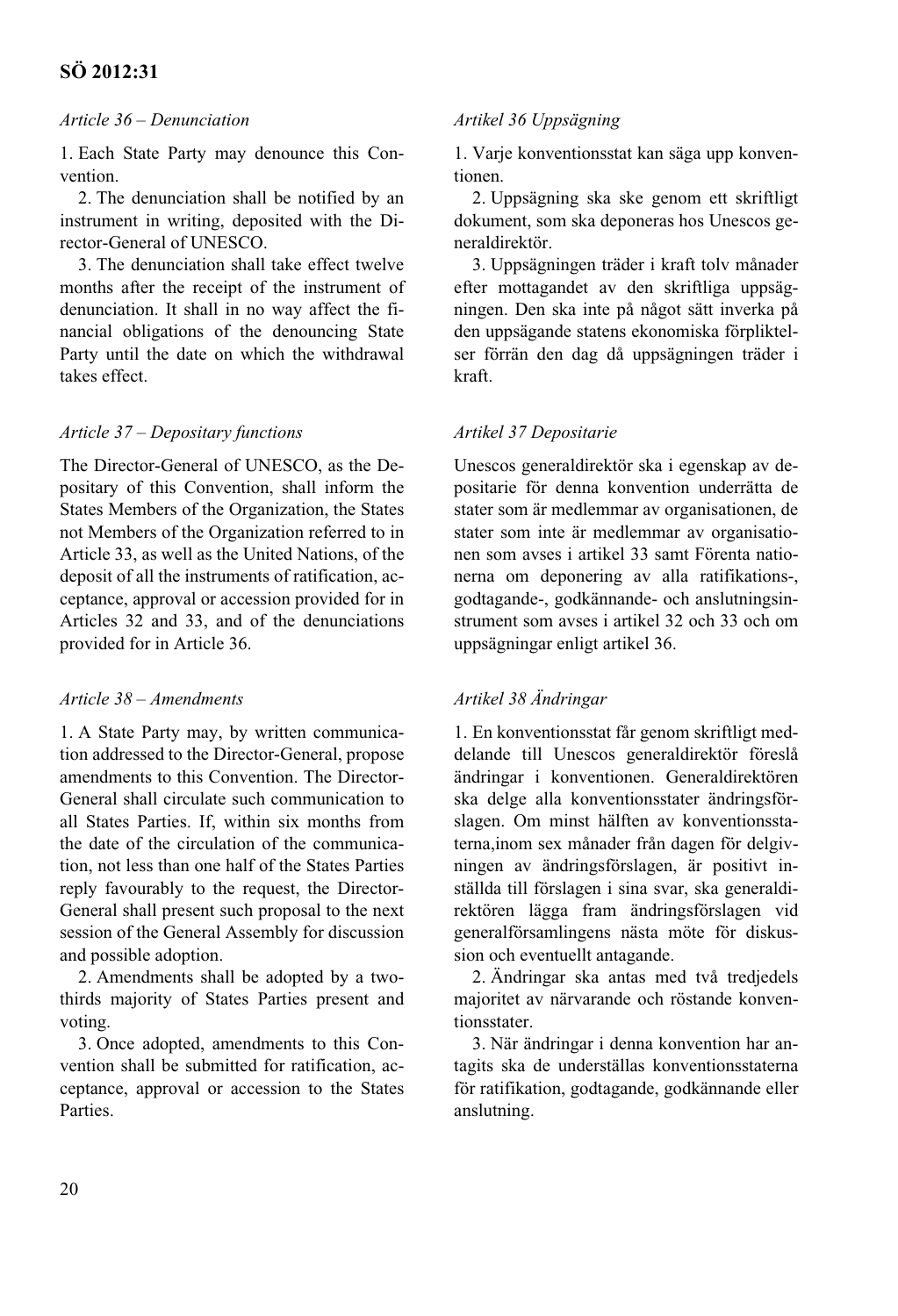4. Amendments shall enter into force, but solely with respect to the States Parties that have ratified, accepted, approved or acceded to them, three months after the deposit of the instruments referred to in paragraph 3 of this Article by two-thirds of the States Parties. Thereafter, for each State Party that ratifies, accepts, approves or accedes to an amendment, the said amendment shall enter into force three months after the date of deposit by that State Party of its instrument of ratification, acceptance, approval or accession.

5. The procedure set out in paragraphs 3 and 4 shall not apply to amendments to Article 5 concerning the number of States Members of the Committee. These amendments shall enter into force at the time they are adopted.

6. A State which becomes a Party to this Convention after the entry into force of amendments in conformity with paragraph 4 of this Article shall, failing an expression of different intention, be considered:

(a) as a Party to this Convention as so amended; and

(b) as a Party to the unamended Convention in relation to any State Party not bound by the amendments.

#### *Article 39 – Authoritative texts*

This Convention has been drawn up in Arabic, Chinese, English, French, Russian and Spanish, the six texts being equally authoritative.

#### *Article 40 – Registration*

In conformity with Article 102 of the Charter of the United Nations, this Convention shall be registered with the Secretariat of the United Nations at the request of the Director-General of UNESCO.

DONE at Paris, this third day of November 2003,in two authentic copies bearing the signature of the President of the 32nd session of the General Conference and of the Director-Gene-

4. Ändringar ska träda i kraft tre månader efter deponeringen av de instrument som avses i punkt 3 i denna artikel av två tredjedelar av konventionsstaterna, men endast för konventionsstater som har ratificerat, godtagit, godkänt eller anslutit sig till ändringarna. Därefter ska ändringen i fråga träda i kraft för varje konventionsstat som ratificerar, godtar, godkänner eller ansluter sig till den tre månader efter dagen för statens deponering av sitt ratifikations-, godtagande-, godkännande eller anslutningsinstrument.

5. Det förfarande som anges i punkt 3 och 4 ska inte gälla ändringar i artikel 5 rörande antalet medlemmar i kommittén. Dessa ändringar träder i kraft den dag de antas.

6. En stat som tillträtt denna konvention efter ikraftträdandet av ändringar i enlighet med punkt 4 i denna artikel ska, om inte annan avsikt anmäls, anses

a) som en part i konventionen med dessa ändringar och

b) som en part i den oförändrade konventionen i förhållande till andra konventionsstater, som inte är bundna av ändringarna.

#### *Artikel 39 Giltiga texter*

Denna konvention har upprättats på arabiska, engelska, franska, kinesiska, ryska och spanska, vilka sex texter är lika giltiga.

#### *Artikel 40 Registrering*

I enlighet med artikel 102 i Förenta nationernas stadga ska denna konvention registreras hos Förenta nationernas sekretariat på begäran av Unescos generaldirektör.

Upprättad i Paris den 3 november 2003 i två autentiska exemplar som undertecknats av ordföranden i generalkonferensens trettioandra möte och av Unescos generaldirektör. Dessa